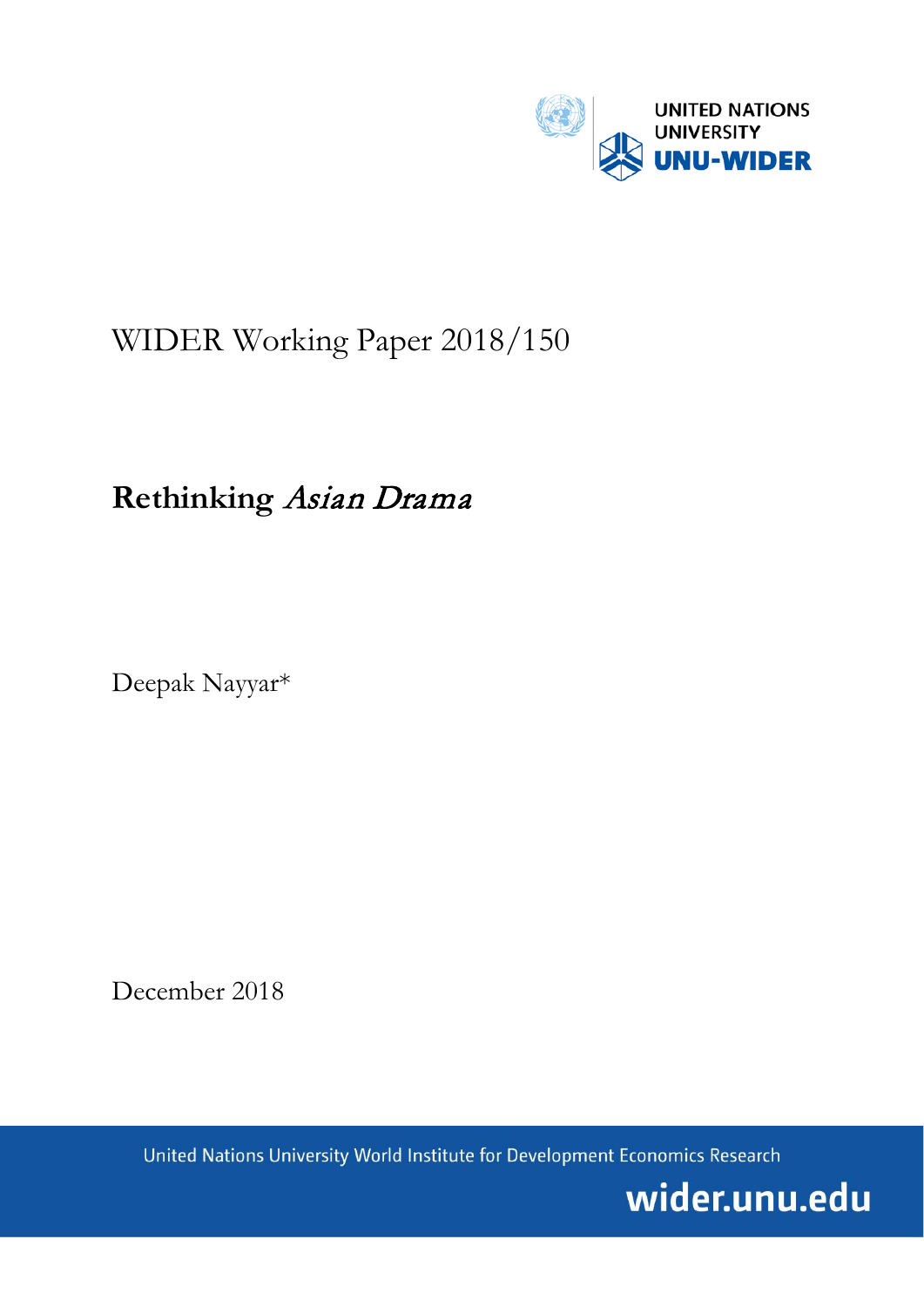**Abstract:** Gunnar Myrdal published *Asian Drama* in 1968, a work which made important analytical contributions to our understanding of development but was deeply pessimistic about Asia's future prospects. Since then, contrary to Myrdal's expectations, Asia's development has been remarkable, although transformations have been uneven across countries and unequal between people. This paper explains the conception and design of the UNU-WIDER study on Asian Transformations, which seeks to analyse the amazing story of economic development in Asia over the past 50 years. It begins with reflections on Gunnar Myrdal, the author, and rethinking *Asian Drama*, the book, in retrospect 50 years later. It goes on to outline the rationale and objective of the study. It then discusses some critical issues and lessons that emerge*—*diversity in development, history and context, economic growth and structural change, wellbeing of people, markets and governments, economic openness, and institutions and policies*—*to serve as a teaser. It concludes with some brief reflections on Asia's future prospects over the next 25 years.

**Keywords:** Asian Drama, development, governments, Gunnar Myrdal, history, industrialization, institutions, markets, openness, transformations **JEL classification:** B20, B31, B41, O10, O20, O53, O57, P50

**Acknowledgements:** I would like to thank Ronald Findlay, Rajeev Malhotra, Sudipto Mundle, Frances Stewart, and Finn Tarp for helpful comments and suggestions on a preliminary draft of this paper.

Copyright © UNU-WIDER 2018

Information and requests: publications@wider.unu.edu

ISSN 1798-7237 ISBN 978-92-9256-592-3 <https://doi.org/10.35188/UNU-WIDER/2018/592-3>

Typescript prepared by Gary Smith.

The United Nations University World Institute for Development Economics Research provides economic analysis and policy advice with the aim of promoting sustainable and equitable development. The Institute began operations in 1985 in Helsinki, Finland, as the first research and training centre of the United Nations University. Today it is a unique blend of think tank, research institute, and UN agency—providing a range of services from policy advice to governments as well as freely available original research.

The Institute is funded through income from an endowment fund with additional contributions to its work programme from Finland, Sweden, and the United Kingdom as well as earmarked contributions for specific projects from a variety of donors.

Katajanokanlaituri 6 B, 00160 Helsinki, Finland

The views expressed in this paper are those of the author(s), and do not necessarily reflect the views of the Institute or the United Nations University, nor the programme/project donors.

<sup>\*</sup> Jawaharlal Nehru University, New Delhi, India, email: nayyar.deepak@gmail.com.

This study has been prepared within the UNU-WIDER project ['Asian Transformations: An Inquiry into the Development of](https://www.wider.unu.edu/node/151229) [Nations'.](https://www.wider.unu.edu/node/151229)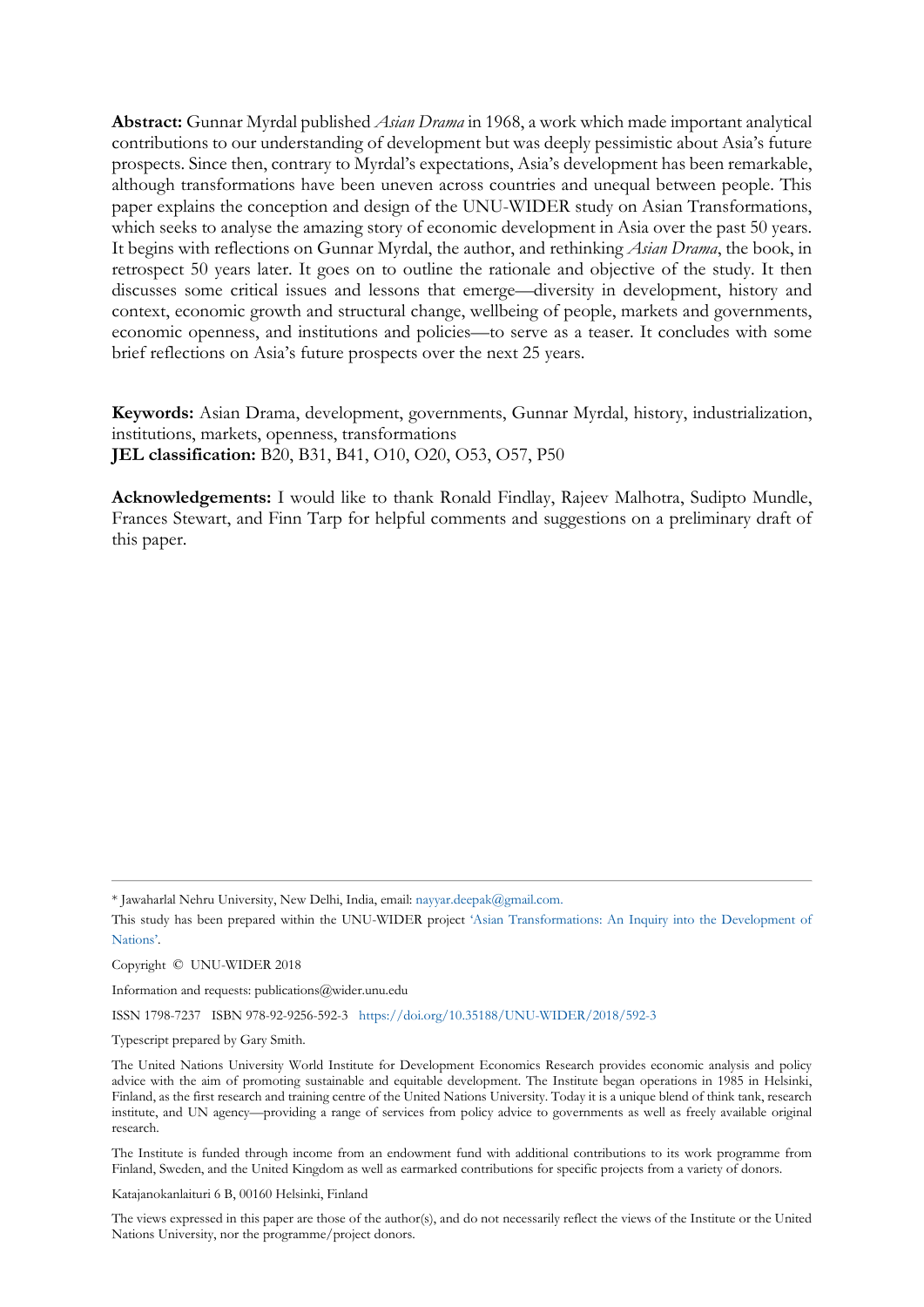### **1 Introduction**

-

Gunnar Myrdal published his magnum opus, *Asian Drama: An Inquiry into the Poverty of Nations*, in 1968. The 50 years since then have witnessed a remarkable economic transformation in Asia even if it has been uneven across countries and unequal between people*—*that would have been difficult to imagine, let alone predict, when Myrdal and his associates completed their work. The UNU-WIDER study, in two volumes, analyses the story of economic development in Asia spanning half a century (see Nayyar 2019a, 2019b). This paper explains the conception and design of the study for the reader. It begins with a discussion on Gunnar Myrdal, the author, and *Asian Drama*, the book, as a point of reference. It then sets out the rationale and the objective of the study, to outline its structure and framework. This leads into a discussion, illustrative rather than exhaustive, of some important ideas and lessons that emerge, which might serve as a teaser. A short afterword on future prospects concludes.

## **2 Gunnar Myrdal and** Asian Drama

Gunnar Myrdal was a man of many parts. The word polymath is an apt description, which might not suffice to describe a man who was a distinguished academic, policy practitioner, member of parliament, cabinet minister, international civil servant, political actor, public intellectual, and concerned citizen.<sup>[1](#page-2-0)</sup> This diversity of experiences shaped his work and thinking.

In academia, Stockholm University was his institutional home (1933–50). He started as a brilliant theorist, a brash young academic<sup>[2](#page-2-1)</sup> who went on to question the methodological foundations and ideological underpinnings of economics, returning to his ivory tower at Stockholm University (1962–67) where he founded the Institute for International Economic Studies. He was awarded the Nobel Prize in Economics in 1974. In professional life outside academia, he turned to political economy and developed the idea of counter-cyclical macroeconomic policies in the early 1930s. There was an interregnum of four years (1938–42) when he lived in the United States to study the 'Negro Problem'. He returned home to political institutions in the 1940s when he chaired a committee that outlined the elements of the post-war Swedish welfare state, to become a member of parliament, Chairman of the Planning Commission in Sweden, and Minister for Trade and Commerce. During the Cold War era, he was appointed Executive Secretary of the United Nations Economic Commission in Europe, where he served from 1947 to 1957. The next 10 years were devoted to his study of Asia, during which he spent four years in New Delhi, where his wife, Alva Myrdal (sociologist, diplomat, and politician, who was awarded the Nobel Peace Prize in 1982), served as Sweden's Ambassador in India from 1955 to 1961.

There was also a remarkable intellectual journey that ran in parallel, with many milestones and some landmarks. Three deserve mention for their common purpose*—*critique of systemic biases and implicit values in economic thinking*—*and for their diversity of subjects: politics in economics,

<span id="page-2-0"></span> $1$  For accounts of Gunnar Myrdal, the person and his life, see Streeten (1990, 1998), Bok (2005), Appelqvist and Andersson (2005), Barber (2008), and Kanbur (2018).

<span id="page-2-1"></span><sup>&</sup>lt;sup>2</sup> Gustav Cassel, whom he succeeded as Chair in Political Economy at Stockholm University (1933–39), once warned him against his brashness, 'Gunnar, you should be more respectful to your elders, because it is we who will determine your promotion.' Yes, the young Myrdal replied, 'but it is we who will write your obituaries.' After Cassel's death, he did indeed write his obituary (Streeten 1990).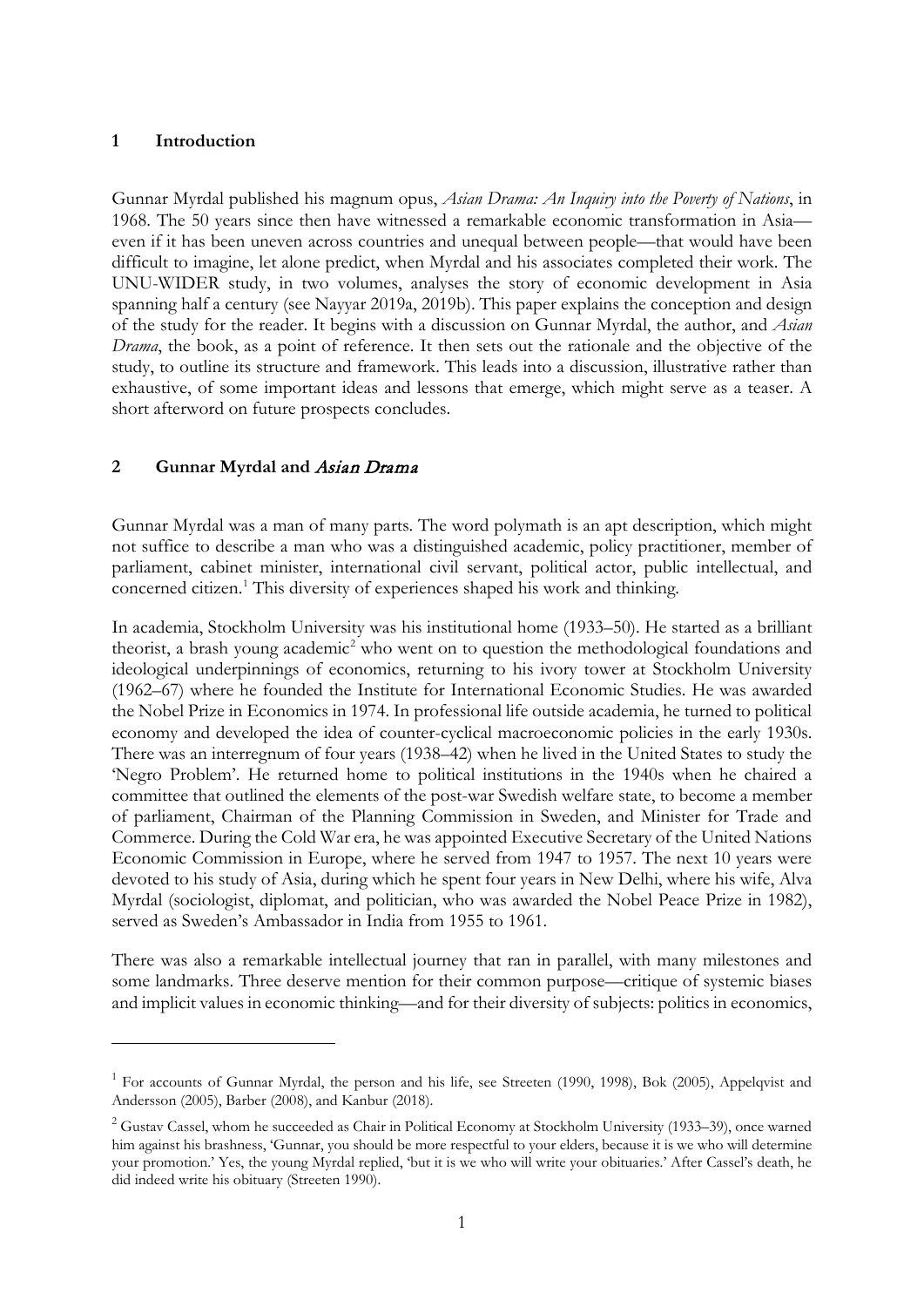race in society, and poverty in the world. *The Political Element in the Development of Economic Theory*  was published in Swedish in 1930, in German in 1932, and in English, translated by Paul Streeten, in 1953. *An American Dilemma: The Negro Problem and Modern Democracy*, for which he spent four years in the United States, was published in 1944.<sup>[3](#page-3-0)</sup> *Asian Drama*, on which he worked in India for four years and in Sweden for six years, was published in 1968. Yet, the book was also influenced by the evolution of Myrdal's thinking in economics and the social sciences over a lifetime.

In this magnum opus, the fundamental point of departure from conventional thinking was the conviction that 'economic problems cannot be studied in isolation but only in their own demographic, social and political setting' (Myrdal 1968: ix). The book and its approach are best described in the author's words from the preface:

It is not an altogether pretentious metaphor when I describe my endeavour to apply an institutional approach in this study as an attempt to analyze the development problems of South Asia in a manner that Adam Smith studied England's development problems two hundred years ago… The length is abominable. The question can, indeed, be raised why I did not break it up into five or six books… But the central idea in the institutional approach is that history and politics, theories and ideologies, economic structures and levels, social stratification, agriculture and industry, population developments, health and education, and so on, must be studied not in isolation but in their mutual relationships. (Myrdal 1968: x)

The title, *Asian Drama*, was deceptive in terms of its country coverage. Its focus was on the erstwhile British India, made up of India, Pakistan, and Ceylon, the sub-continent now described as South Asia. Burma and Indonesia were paid some attention. But Malaysia, the Philippines, and Thailand were grouped together as the rest of Southeast Asia, while Cambodia, Laos, and South Viet Nam were touched upon when some information of interest was available. It is interesting, although somewhat puzzling, to note that Myrdal described all of these countries broadly as South Asia even if many of them are now seen as part of Southeast Asia.<sup>[4](#page-3-1)</sup> However, Japan, Korea, China, Formosa (Taiwan), Hong Kong, and Singapore were excluded. So was West Asia. And, it is no surprise that the Central Asian economies, then part of the USSR, were also excluded.

Gunnar Myrdal set out a conceptual framework and an analytical approach to study the constraints on, and possibilities of, development in Asia at an early stage of the post-colonial era, when experience in terms of outcomes was limited. Some important points of departure from studies of development at that time, which reflected his methodological concerns, are set out explicitly in the prologue, titled 'The Beam in Our Eyes'. It begins with a plea for the sociology of knowledge, to emphasize the importance of a multidisciplinary approach in social sciences, the recognition of many biases in the study of development, the critical role of institutions, and the necessity of making assumptions, priors, and values explicit. The implicit critique of mainstream economics had three dimensions. First, the essence of the institutional approach is to use all relevant knowledge to analyse a problem, unconstrained by the boundaries of disciplines, because in an interdependent social system there are only problems that are not simply economic, social, or

<span id="page-3-0"></span><sup>3</sup> *Economic Theory and Underdeveloped Regions*, published in 1957, was early thinking about development, while *Value in Social Theory*, critical essays on methodology written earlier, translated into English, and edited by Paul Streeten, was published in 1958. For a more detailed discussion on Myrdal's academic writings, see Kanbur (2018). See also Streeten (1998) and Barber (2008).

<span id="page-3-1"></span><sup>&</sup>lt;sup>4</sup> This description is illustrated by a map of South Asia in Myrdal (1968), which includes all the selected countries (volume 1, 4–5). The scope and coverage of the study is also set out in the text (volume 1, 39–41).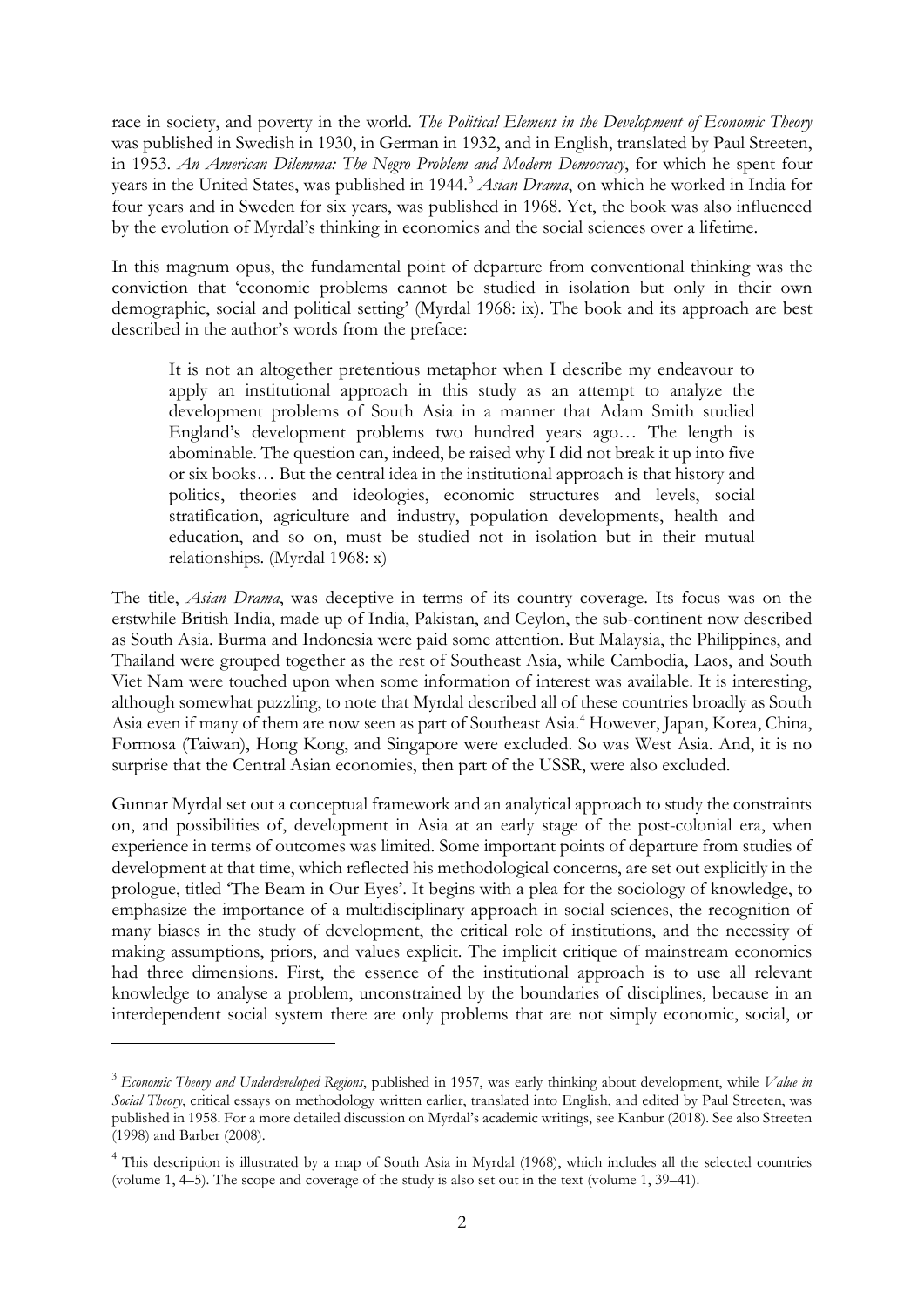political. Second, the garb of scientific analysis often conceals or disguises values, priors, or interests that are political, and the implied objectivity which is spurious must be replaced by explicit valuations. Third, development objectives should be formulated on the basis of the actual needs or valuations of people, instead of the narrow definitions or metaphysical concepts so characteristic of statisticians or economists.

In this worldview, development was a multidimensional process of circular causation and cumulative change in which economy, polity, and society interacted not only with each other but also with technology, history, and culture. Cumulative causation could create vicious circles through negative feedback or virtuous circles through positive feedback. This approach and conceptualization were both perceptive and correct. But his analysis of the prevalent situation in underdeveloped Asia sought to focus on output and incomes, conditions of production, levels of living, attitudes towards life and work, institutions, and policies. Taken together, these constituted a social system that represented a powerful constraint on development, which meant that poor countries and poor people would remain poor.<sup>[5](#page-4-0)</sup> The interaction of these conditions, Myrdal believed, would lead to 'either an unchanged level of underdevelopment, which is to say stagnation, or else development to a higher level or a regression to a lower level' (Myrdal 1968: 1864). The challenge of development, then, was intervention in the form of policies and planning by governments to transform the process of cumulative causation so that it could create virtuous circles through positive feedbacks and spread effects.

In retrospect, it is clear that there were some valuable analytical insights, such as the concept of cumulative causation, that remain just as relevant now for an understanding of development processes. [6](#page-4-1) The idea of operational controls over the private sector through trade policy, monetary policy, or fiscal policy, which could be positive and uniform (even if selective) or negative and discretionary*—*and their rational coordination*—*was also perceptive in its thinking about state intervention in markets.[7](#page-4-2) These were its strengths. But there were weaknesses too. The role of governments was recognized in the context of planning in market economies, which was also part of the development consensus at the time. Yet, this critical importance of governments was diluted by the notion of a 'soft state', where governments did not have the willingness or ability to do what was necessary in the pursuit of development objectives because they could neither resist nor coerce powerful vested interests. Similarly, the possibility that economic openness could also create development opportunities was simply not recognized, because the belief in export pessimism and the absence of capital movements were accepted as characteristics of the world economy that would remain forever.<sup>[8](#page-4-3)</sup>

For these reasons, perhaps, Myrdal's assessment of the possibilities in the countries studied led him to a deep pessimism about development prospects in Asia.<sup>[9](#page-4-4)</sup> In sum, economic problems were intractable and political problems were formidable, while solutions that could transform the possible into the probable or the desirable into the feasible were exceedingly difficult if not elusive.

<u>.</u>

<span id="page-4-0"></span><sup>&</sup>lt;sup>5</sup> For an elaboration of these ideas, see Myrdal (1968: volume 3, 1843–78). For a critical evaluation, see Stewart (2018).

<span id="page-4-1"></span> $6$  On cumulative causation, see Myrdal (1968:, volume 3, 1870–78).

<span id="page-4-2"></span> $<sup>7</sup>$  On operational controls, see Myrdal (1968: volume 2, ch. 19; volume 3, appendix 8).</sup>

<span id="page-4-3"></span><sup>&</sup>lt;sup>8</sup> See Myrdal (1968: volume I, ch. 13). The discussion on foreign trade is based on the premise of export pessimism, while the discussion on capital flows argues that international capital movements could not be a source of investment in Asia.

<span id="page-4-4"></span><sup>&</sup>lt;sup>9</sup> For a detailed assessment of possibilities and constraints in the countries studied, see Myrdal (1968: volume 1)—on India, see chapter 7; on Pakistan, see chapter 8; on Ceylon and Southeast Asia, see chapter 9.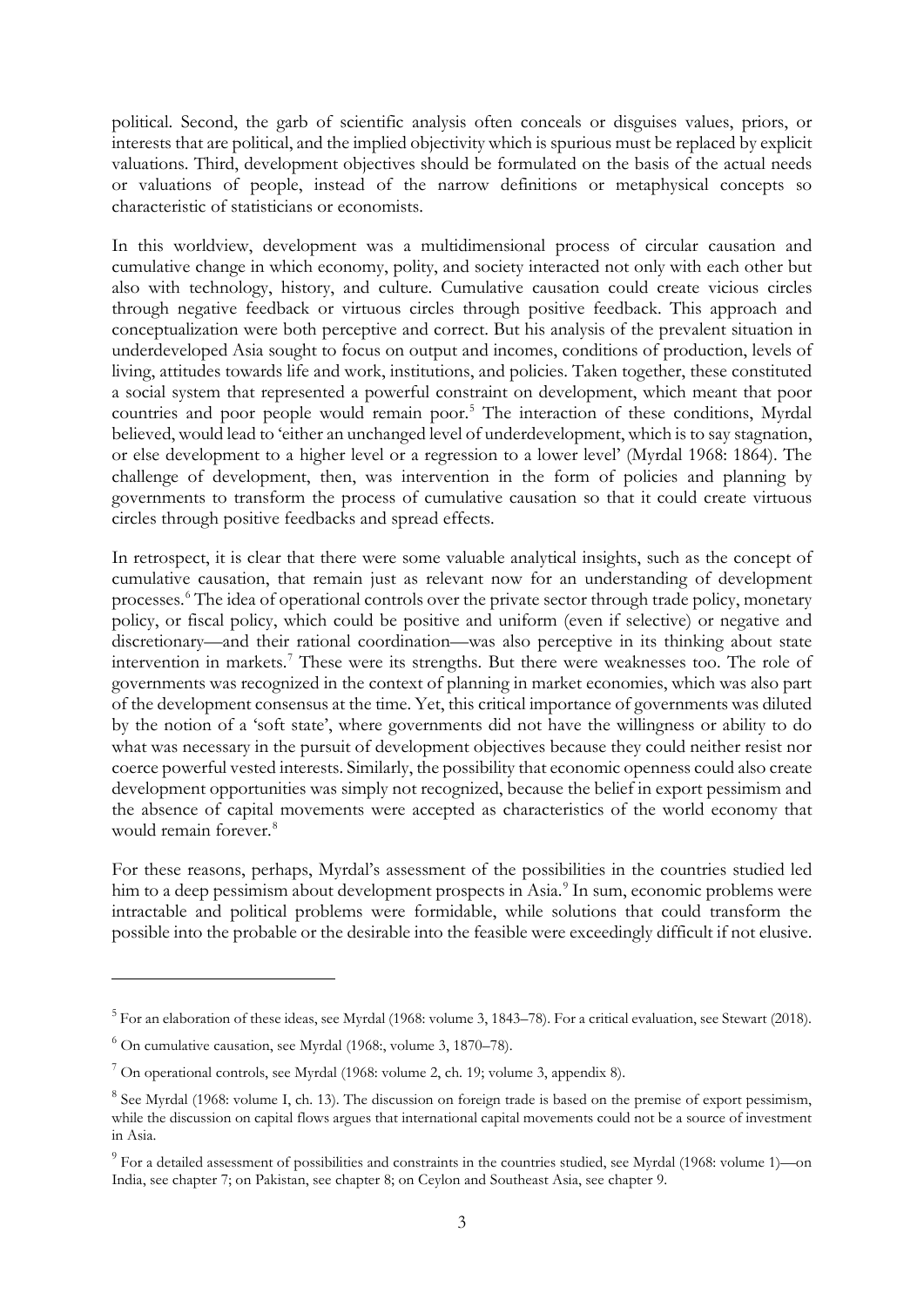Myrdal's conception of drama, speeding towards a climax in which economic, social, and political tensions are mounting, captured the essence of this narrative (Myrdal 1968: 34).

The asymmetry between his optimism in *American Dilemma* and his pessimism in *Asian Drama* is striking indeed. There are three plausible reasons but only conjectures are possible. First, he might have believed that the progressive, liberal, and egalitarian values of people and democracy in the United States would support progressive change, while the mass of the population in South Asia did not share the modernization values of the elite and democracy could not suffice with a 'soft state'. Second, when he started work on *Asian Drama*, there was an unbounded optimism about India, but a decade later, when he was about to finish the work, the future of India appeared shrouded with uncertainty. Third, in a conversation over dinner, Myrdal told Streeten that when he wrote *American Dilemma* he could identify with American ideals, but when he wrote *Asian Drama*, he saw the half-naked brown bodies in an Indian textile factory, who seemed utterly alien to him, and he could not find anything in common with them.<sup>[10](#page-5-0)</sup>

## **3 Rationale and objective**

-

The reality of development that has unfolded in Asia since then has belied such pessimism about its prospects.<sup>[11](#page-5-1)</sup> The significance of Asia in the world economy has undergone phenomenal change. But that is not all. Asian economies have also undergone a major structural transformation, while development indicators*—*demographic, social, and economic*—*suggest impressive progress. It is important to note that this transformative change has occurred in just 50 years, which is a relatively short timespan in history.<sup>[12](#page-5-2)</sup>

Between 1970 and 2016, the share of Asia in world GDP, in current prices at market exchange rates, more than trebled from less than one-tenth to three-tenths, by as much as 21 percentage points, in almost equal parts at the expense of industrialized countries and transition economies (Eastern Europe and the former USSR). This was attributable to much higher GDP growth rates in Asia compared with other parts of the world. As population growth rates slowed down, even growth in GDP per capita was significantly higher. Over the same period, GDP per capita in Asia, as a proportion of GDP per capita in the world economy, rose from less than one-sixth to more than one-half, suggesting a significant convergence. But the ratio of GDP per capita in Asia to GDP per capita in industrialized countries, in current prices at market exchange rates, increased far less from 1:20 in 1970 to 1:8 in 2016. The wide gap, which was large to start with, narrowed a little, so that the convergence was at best modest. The catch-up was more impressive in aggregate in the spheres of industrialization and trade. The share of Asia in manufacturing value-added in the world economy soared from 4 per cent in 1970 to 41 per cent in 2016. Over this period, in current prices at market exchange rates, the contribution of Asia to world merchandise trade quadrupled, as its share in world exports rose from 8 per cent to 36 per cent and in world imports

<span id="page-5-0"></span> $10$  The first explanation is put forward by Stewart (2018). The second explanation is hinted at by Siegel (2017). The third explanation is narrated by Streeten (1990). In fairness, it might just have been an affinity with Americans. Streeten continues this story to write, perhaps tongue in cheek, that for Myrdal 'In fact, the Americans came almost as high in the rank order of creation as the Swedes. Then came nothing for a long time; then the English, and only after them the Europeans. He called America his second home' (Streeten 1990: 1035).

<span id="page-5-1"></span><sup>&</sup>lt;sup>11</sup> Given the focus on developing countries in this study, Asia excludes Japan and Israel, which are high-income industrialized countries.

<span id="page-5-2"></span><sup>&</sup>lt;sup>12</sup> The evidence on Asia, cited in the following paragraphs, draws on another of the author's works (Nayyar 2019b).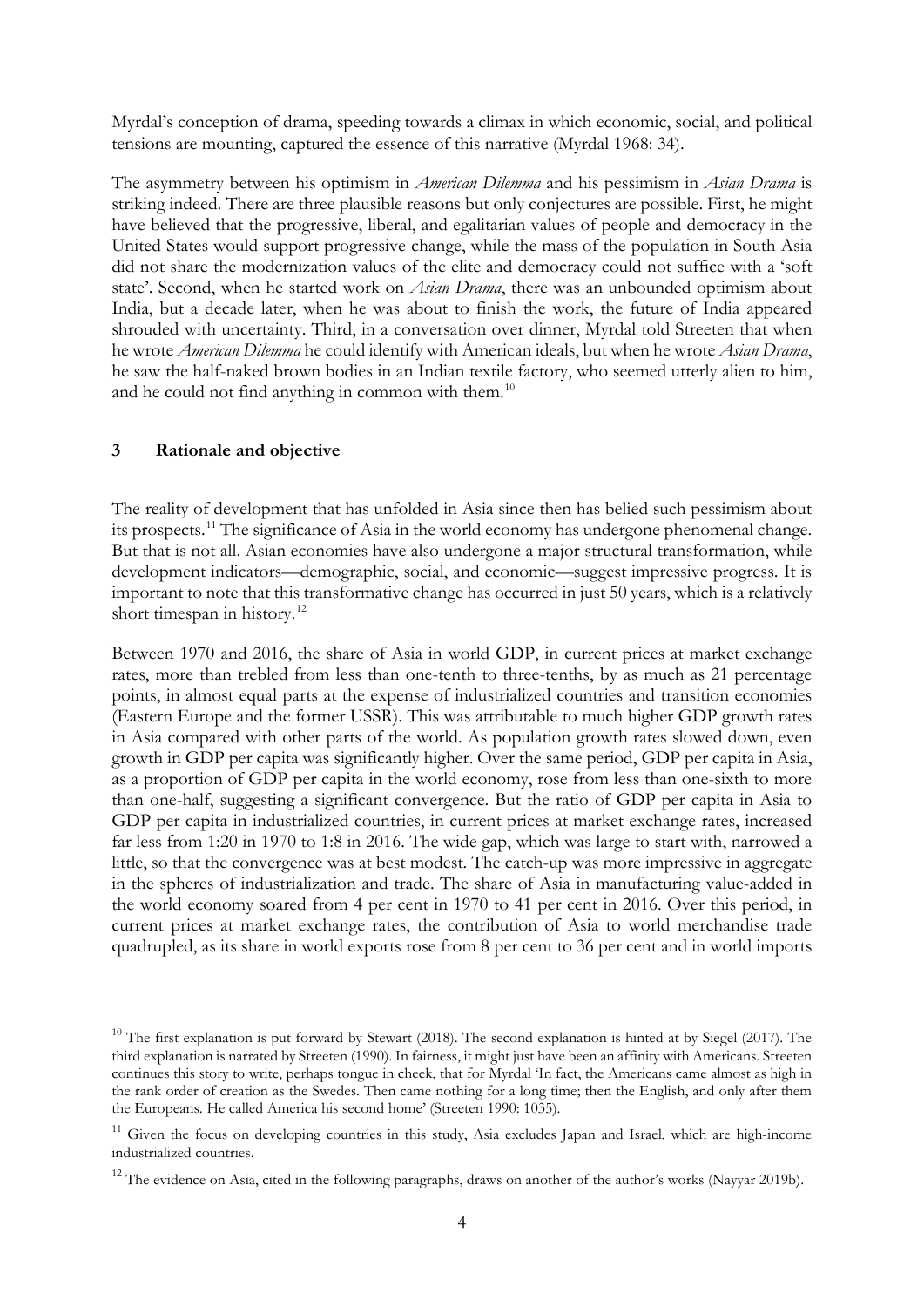from 8 per cent to 32 per cent. The share of Asia in world exports of manufactured goods almost doubled in just two decades, from 21 per cent in 1995 to 39 per cent in 2016.

The structural transformation within Asia was just as striking. During the period from 1970 to 2016, in Asia, the share of the primary sector (agriculture, forestry, animal husbandry, and fishing) in GDP fell from 27 per cent to 8 per cent,<sup>[13](#page-6-0)</sup> while the share of manufacturing value-added in GDP rose from 10 per cent to 22 per cent, and the ratio of merchandise trade (exports plus imports) to GDP increased from 43 per cent to 70 per cent, all measured in current prices at market exchange rates. In 1965, almost four-fifths of the total population of Asia lived in rural areas, whereas by 2016 this proportion was just over one-half, showing how rapid urbanization has been.

The demographic and social transformation of Asia during the 50 years from 1965 to 2016 was also remarkable. In terms of demographics, the population of Asia increased from 1.75 billion to 4.24 billion. Consequently, population density in a land-scarce continent almost trebled. Yet, birth rates (per 1,000 population) fell from 40 to 17, while fertility rates (births per woman) dropped from 6 to 2. Social development in Asia was also impressive, as life expectancy at birth rose from 49 years to 72 years, while infant mortality rates dropped 160 to 23 per 1,000 live births. Literacy rates for both men and women also rose by significant proportions.

This transformation in terms of aggregates or averages might conceal as much as it reveals. It was characterized by uneven development in Asia. For one, the growth performance and rising shares in output, manufacturing, or trade were concentrated in a few countries. For another, demographic or social indicators are arithmetic averages that cannot measure the wellbeing of the poor. Development in Asia was most unequal between the constituent sub-regions and among people within countries. Consequently, the rapid economic growth was not always transformed into meaningful development that improved the wellbeing of people. Of course, there was a significant reduction in absolute poverty that would not have been possible without rapid growth. But sustained rapid growth in Asia did not reduce absolute poverty as much as it could have, in part because the initial income distribution was unequal and in part because of rising income inequality. All the same, it is clear that Asian development in this era was driven by economic growth based on high investment, savings rates, and rapid industrialization, often export-led, associated with structural change in the composition of output and employment, which reinforced the process.<sup>[14](#page-6-1)</sup>

It would seem that, during the past half-century, the Asian continent has witnessed profound transformations in terms of economic progress and living conditions, even if it has been uneven across countries and unequal between people. Yet, five decades ago, such change would have been thought of as imagination running wild. Indeed, at the time, the economic prospects of Asia were perceived as dim by most observers and analysts. In this sense, Myrdal was by no means alone in his pessimism about Asia. Of course, perfect foresight exists only as an abstraction in economic theory. But the benefit of hindsight does provide a good reason for an inquiry into the economic transformation of nations. The story of economic change and social progress in Asia since then deserves exploration. It provides the rationale and the motivation for this endeavour.

The object of the study is to analyse the development experience of Asia and its associated transformations over the past 50 years. There is no such study yet. And this would be new. It

<u>.</u>

<span id="page-6-0"></span><sup>&</sup>lt;sup>13</sup> For East Asia, Southeast Asia, and South Asia, taken together, the share of the primary sector in GDP dropped far more, from 42 per cent in 1970 to 9 per cent in 2016 (Nayyar 2019b).

<span id="page-6-1"></span><sup>&</sup>lt;sup>14</sup> For a detailed discussion of these issues, with supporting evidence, see Nayyar (2013, 2017). See also Nayyar (2019b).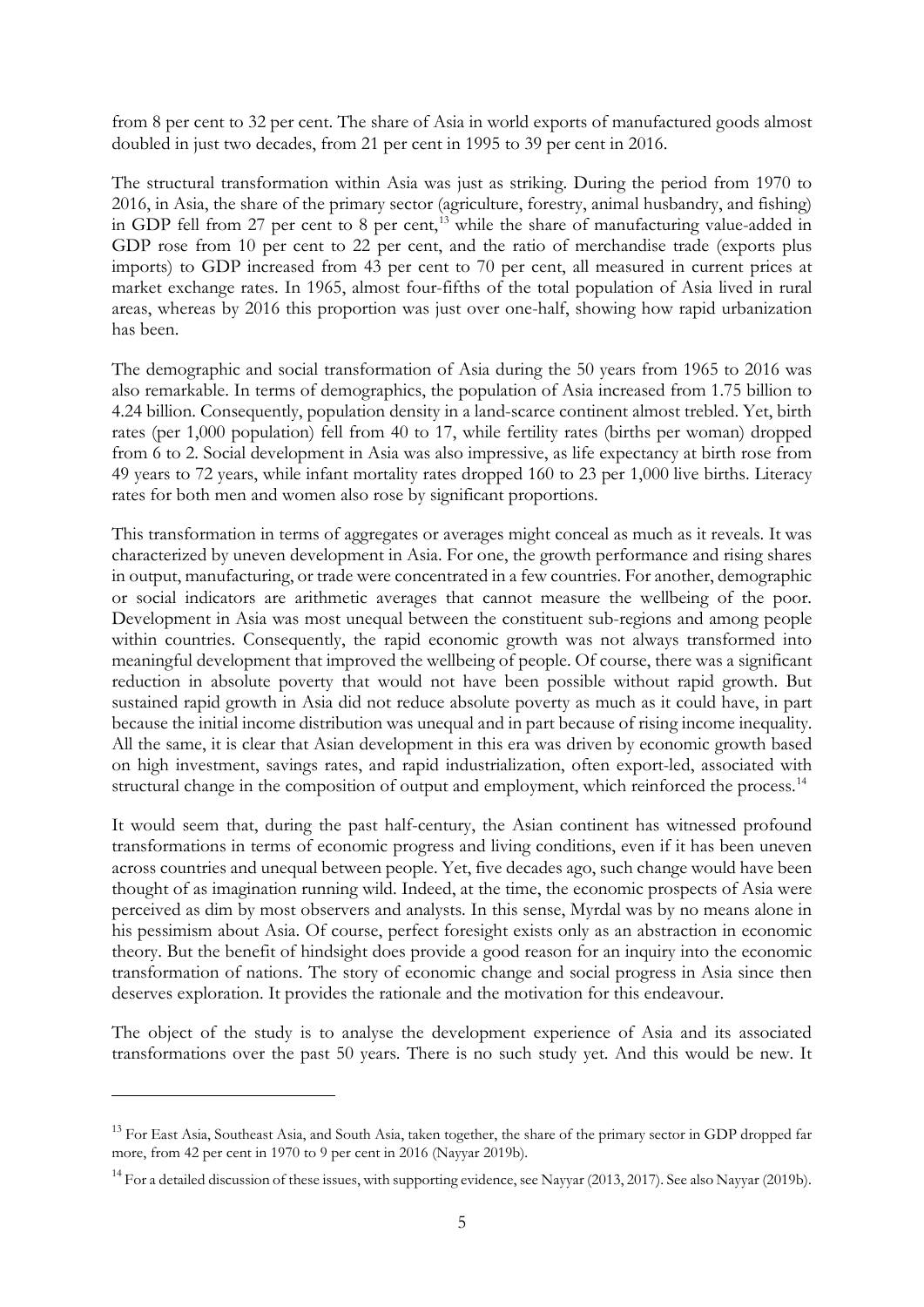should, at the same time contribute to our understanding of the process of development. There are, perhaps, lessons that can be drawn from the Asian experience*—*successes, failures, or mixed outcomes*—*which might help in thinking about economic prospects of countries in Asia that are latecomers to, or laggards in, development, and suggest possibilities for countries elsewhere in the developing world. In this half-century, the world has changed almost beyond recognition. Thus, it would also be appropriate for the study to reflect, even if briefly, on how the next 25 years might unfold in Asia.

It needs to be said that *Asian Drama* is no more than a point of entry or reference for this study. It is not meant to be a sequel. And it is hoped that this study will have an identity of its own. Clearly, a study in three volumes was just not feasible. A stand-alone single book would also have been a difficult, if not formidable, task, not only because it was bound to have become much too long but also because it could not possibly have had the depth in particular domains that some readers might search for. After much deliberation, I chose the middle path of a collaborative study with scholars who have expertise in their fields (Nayyar 2019a) and an authored volume (Nayyar 2019b), which work together and complement each other. Given the vast scope of the study, this is perhaps the most appropriate.

It is perhaps instructive to invoke a historical fact here. Until around 1750, Asia accounted for almost three-fifths of the world population and world income, while China and India together accounted for about one-half of the world population and world income. These two Asian giants also contributed 57 per cent of manufacturing production and an even larger proportion of manufactured exports in the world. The Industrial Revolution in Britain brought about a radical transformation of the situation over the next two centuries, culminating in the decline and fall of Asia during the period from 1820 to 1950.<sup>[15](#page-7-0)</sup> The solitary exception was Japan after the Meiji Restoration in 1868. The second half of the twentieth century witnessed the beginnings of change once again. It began with the East Asian Tigers*—*South Korea, Taiwan, Hong Kong, and Singapore*—*in the early 1970s. Some Southeast Asian countries*—*Malaysia and Thailand followed in their footsteps in the late 1980s. China and India came next. Rapid economic growth, led by industrialization, has enabled Asia to narrow the gap. This momentous, ongoing shift in world economic history has interested me for some time (Nayyar 2013). It needs to be explained and analysed. In this context, I was struck by the pessimism of Gunnar Myrdal in *Asian Drama*, although he cannot be blamed for not being able to foresee how reality would unfold in Asia over the next 50 years.

Asia is a vast continent, with so many countries distinctly different from each other as economies and societies. Given the enormous diversity, it was clear that such a study was well beyond the expertise of a single individual. This led me to the idea of a collaboration that could draw upon distinguished scholars with expertise in subjects, themes, countries, or sub-regions. Once the study was conceptualized, in terms of its approach and framework, I searched for and commissioned the authors for the different papers. The result is a most valuable set of specialized in-depth studies by economists and social scientists who are among the best in their respective domains. This can, of course, stand by itself as a study. Even so, while necessary, it cannot suffice because it lacks a unified overview and vision.

This is the *raison d'être* for a separate authored book (Nayyar 2019b). This book uses bold strokes on a wide canvas to sketch a picture of the economic transformation of Asia during the past 50

<span id="page-7-0"></span><sup>&</sup>lt;sup>15</sup> For a detailed discussion on this sequence of developments, and on the factors underlying the decline and fall of Asia in the world economy, see Nayyar (2013). For a lucid historical analysis of Asia in the world economy, see Findlay (2018). See also Nayyar (2019b).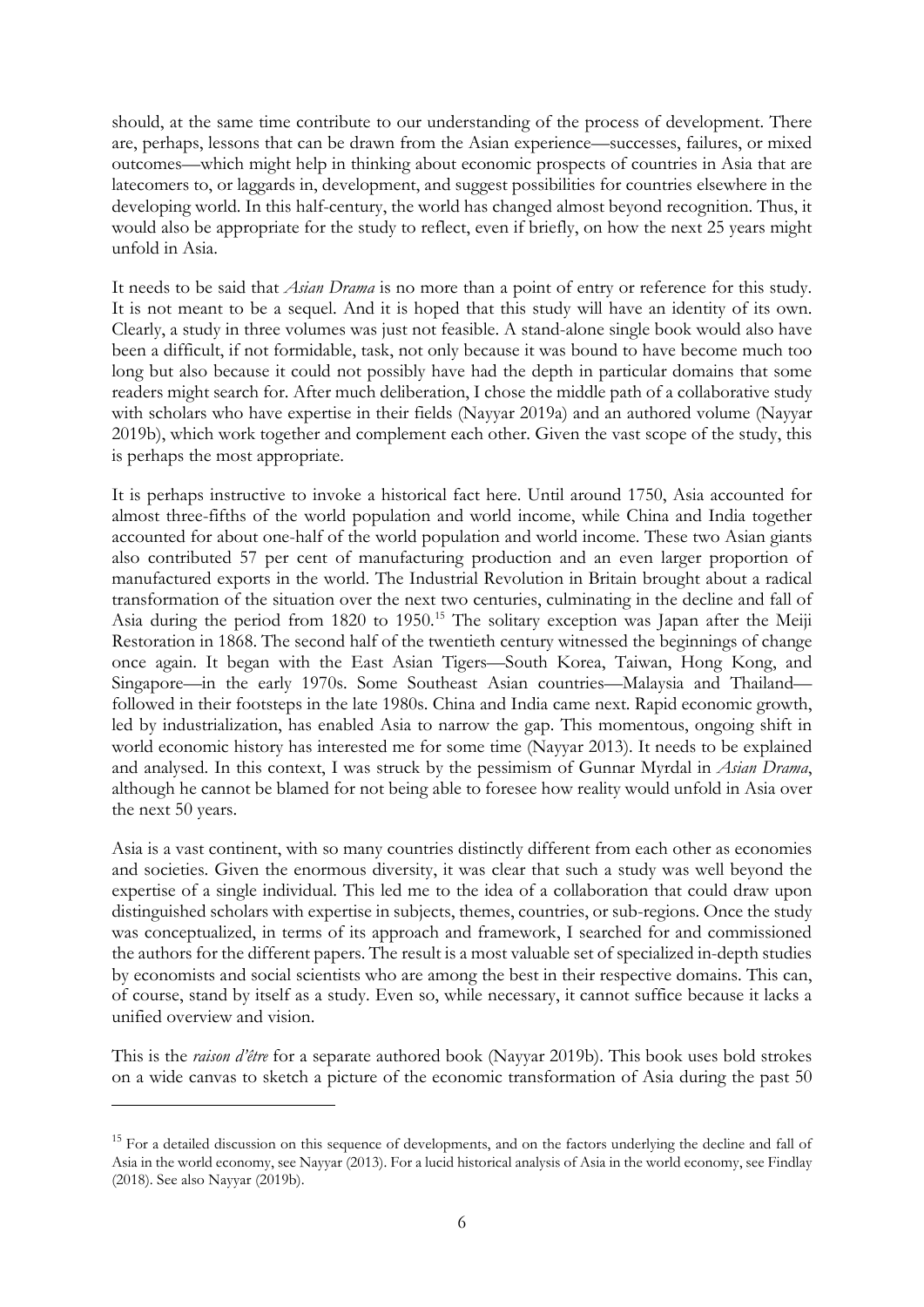years and to analyse the underlying factors. It also seeks to highlight the similarities and differences between countries, country-groups, or sub-regions, to focus on factors that shaped development outcomes. In this task, the collaborative study is an intermediate input, but the authored book has its own identity, as the whole is sometimes different from the sum total of the parts. More important, perhaps, it provides a cohesive analytical narrative of Asian development over five decades to reflect briefly on future prospects. It can also stand by itself as a study. Thus, the two books are best described as companion volumes which are complements rather than substitutes for each other.

The study is divided into three parts. The first part sets the stage before the play begins.<sup>[16](#page-8-0)</sup> It situates the study in a broader context of ideas, space, and time. In doing so, it considers Gunnar Myrdal and *Asian Drama*, to focus on the author's work as a social scientist thinking about development at the time, and revisits his approach to examine the methodology of the book in retrospect 50 years later. And, since Myrdal considered the past only with reference to the closing years of the colonial era, it also provides a much longer-term historical perspective on Asia in the world economy.

The second part of the study comprises cross-country thematic studies.<sup>[17](#page-8-1)</sup> This is necessary because there is enormous diversity among countries in Asia which is embedded in history, geographical size, resource endowments, populations, initial conditions, or income levels. It was so then; it is so now. Growth trajectories and development models have been just as diverse. Outcomes have been different across countries and uneven over time. Therefore, however difficult the task, comparative cross-country studies are essential not only for a continental perspective but also for understanding the story of Asia. In order to reduce the task to manageable proportions, it was clearly necessary to select themes, or subjects, for comparative pan-Asian analysis. In the context of Asia, 10 themes in development almost select themselves: the role of governments, economic openness, agricultural and rural transformations, industrialization, macroeconomics, poverty and inequality, education and health, employment and unemployment, institutions, and nationalism. There are, of course, other themes that could have been interesting, but a choice had to be made. This choice is inevitably based on a judgement about where the important and the feasible coincide.

The third part of the study is constituted by country studies and sub-region studies.<sup>[18](#page-8-2)</sup> The reason is almost obvious. It is necessary but not enough to consider similarities among Asian countries. It is just as important to recognize the differences. Thus, analytical narratives of development experiences that are specific to each country or sub-region are essential, as a complement to crosscountry thematic studies. The development experiences of countries and of sub-regions differ. And the existing literature is often shaped by the purpose of the enquiry. It would be far better if there were some questions, or an analytical approach, in common. Once again, a choice had to be made, where the desirable had to be reduced to the feasible. The three giant economies of Asia*—* China, India, and Indonesia*—*with a total population of about three billion, which is 70 per cent of the total population of Asia, select themselves for country studies. In addition, there is a country study on Viet Nam, a country of 100 million people, although medium-sized by Asian standards, which is rather different in both history and trajectory. These are supplemented by country cluster studies on each of three sub-regions: East Asia, including South Korea, Taiwan, Hong Kong, and

<span id="page-8-0"></span> $16$  See Kanbur (2018), Stewart (2018), and Findlay (2018).

<span id="page-8-1"></span><sup>&</sup>lt;sup>17</sup> See Evans and Heller (2018), Kozul-Wright and Poon (2018), Vos (2018), Chang and Zach (2018), Bhaduri (2018), Wan and Wang (2018), Mundle (2018), van der Hoeven (2018), Khan (2018), and Duara (2018).

<span id="page-8-2"></span><sup>18</sup> See Lin (2018), Basu (2018), Timmer (2018), Tarp (2018), Wade (2018), Montes (2018), and Osmani (2018).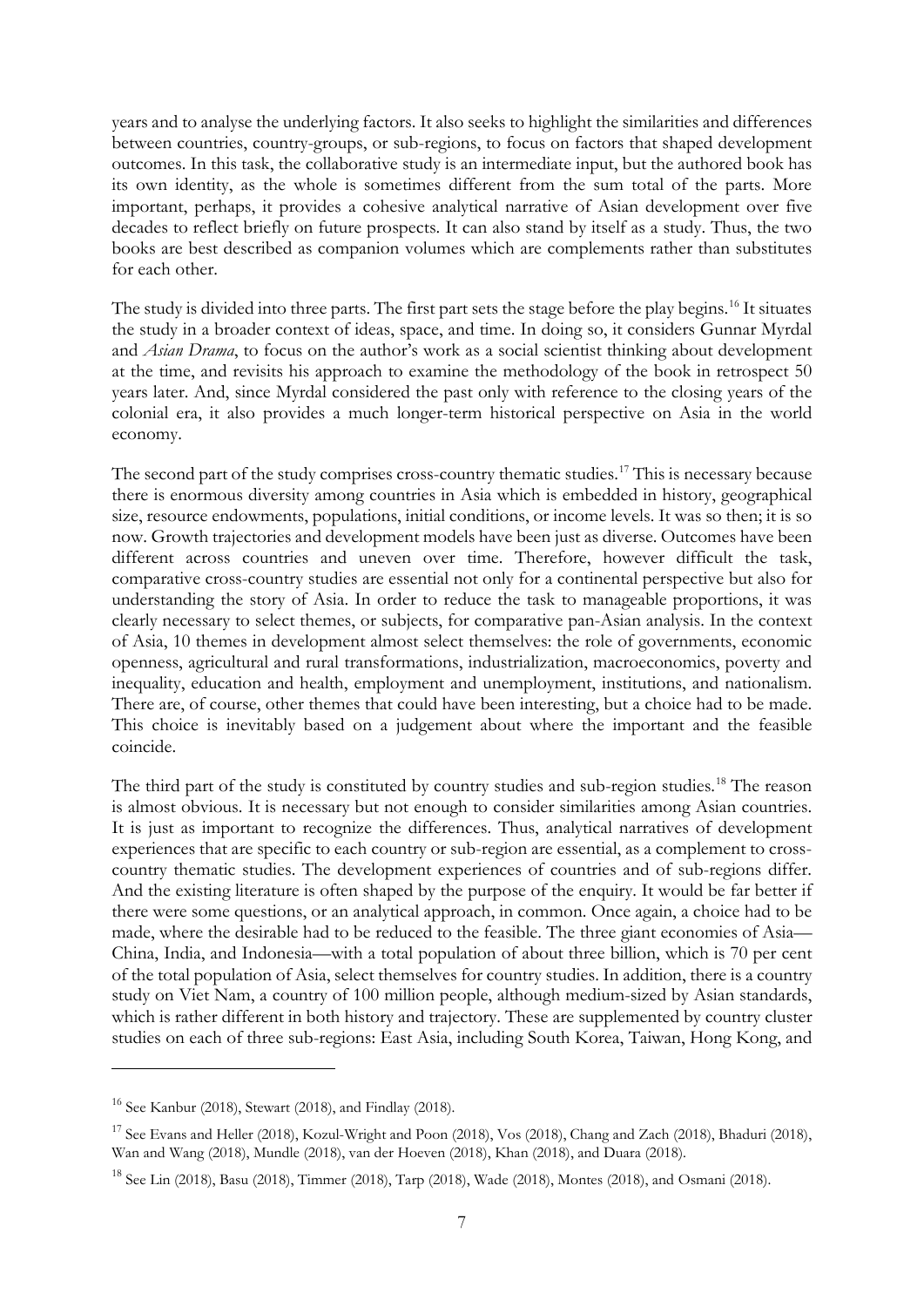Singapore (even though its geographical location is elsewhere, but these four are often studied together and described as the 'East Asian Tigers'[19](#page-9-0)); Southeast Asia, including Malaysia, the Philippines, and Thailand, plus Cambodia, Laos, and Myanmar; and South Asia, including Bangladesh, Bhutan, Nepal, Pakistan, and Sri Lanka. Japan, a high-income industrialized country, is excluded from the study but is sometimes a point of reference. Even so, two sub-regions*—* Central Asia and West Asia*—*are missing from this coverage. Central Asia would have been a very difficult task as its constituent countries were part of the erstwhile USSR for half of the 50-year period. West Asia is included in the book that complements this study (Nayyar 2019b) to complete the picture, but is not studied in depth.

### **4 Themes, stylized facts, and lessons**

This paper does not even attempt a summary or a synthesis of the UNU-WIDER study (Nayyar 2019a)*.* Given the space constraint, it would be an exceedingly difficult task. It would also serve little purpose as it might detract from the richness and depth of the analysis. In any case, the companion volume (Nayyar 2019b) seeks to provide a cohesive analytical narrative. Hence, the discussion that follows simply touches upon some important themes to highlight some lessons about Asian development which emerge from the study. This is, at best, selective and illustrative. It cannot claim to be exhaustive.

### **4.1 Diversity in development**

The diversity of Asia is a recurring theme. There were marked differences between countries in geographical size, embedded histories, colonial legacies, nationalist movements, initial conditions, natural resource endowments, population size, income levels, and political systems. The reliance on markets and the degree of openness in economies varied greatly across space and over time. The politics also ranged widely from socialism through state capitalism to capitalism, from authoritarian regimes to political democracies, and from one-party states to multi-party systems. But that is not all. Outcomes in development were also diverse, ranging from success at one end, interspersed with mixed performances or muddling through, to failure at the other, which differed not only between countries at any point in time but also within countries over time. There were different paths to development, simply because there were no unique solutions or magic wands, as one size does not fit all. Hence, there were choices to be made, and even the right choices did not guarantee outcomes, which were shaped by a complex mix of economic, social, and political factors in the national context, where history matters.<sup>[20](#page-9-1)</sup> Obviously, generalizations are difficult if not perilous. Even so, some stylized facts do emerge.

## **4.2 History, context, and conjuncture**

-

It is clear that development trajectories of countries in Asia were shaped, in part, by their histories, while the context and the conjuncture at the outset made a difference. Initial conditions were, of course, an outcome of history embedded in the past. The legacy of Japanese colonialism in South

<span id="page-9-0"></span><sup>&</sup>lt;sup>19</sup> There is an extensive literature and an intensive debate on this subject. For some, their success was attributable to markets and openness (World Bank 1993). But this view was always contested. Lee (1981) was among the first to emphasize the limitations of export-led industrialization. Subsequently, it was argued that their export orientation was not the equivalent of free trade, just as the visible hand of the state was more in evidence than the invisible hand of the market. See, for example, Amsden (1989), Lall (1997), Wade (1990), and Chang (1996).

<span id="page-9-1"></span> $20$  For a lucid exposition of this argument, in a different context, see Kindleberger (1996).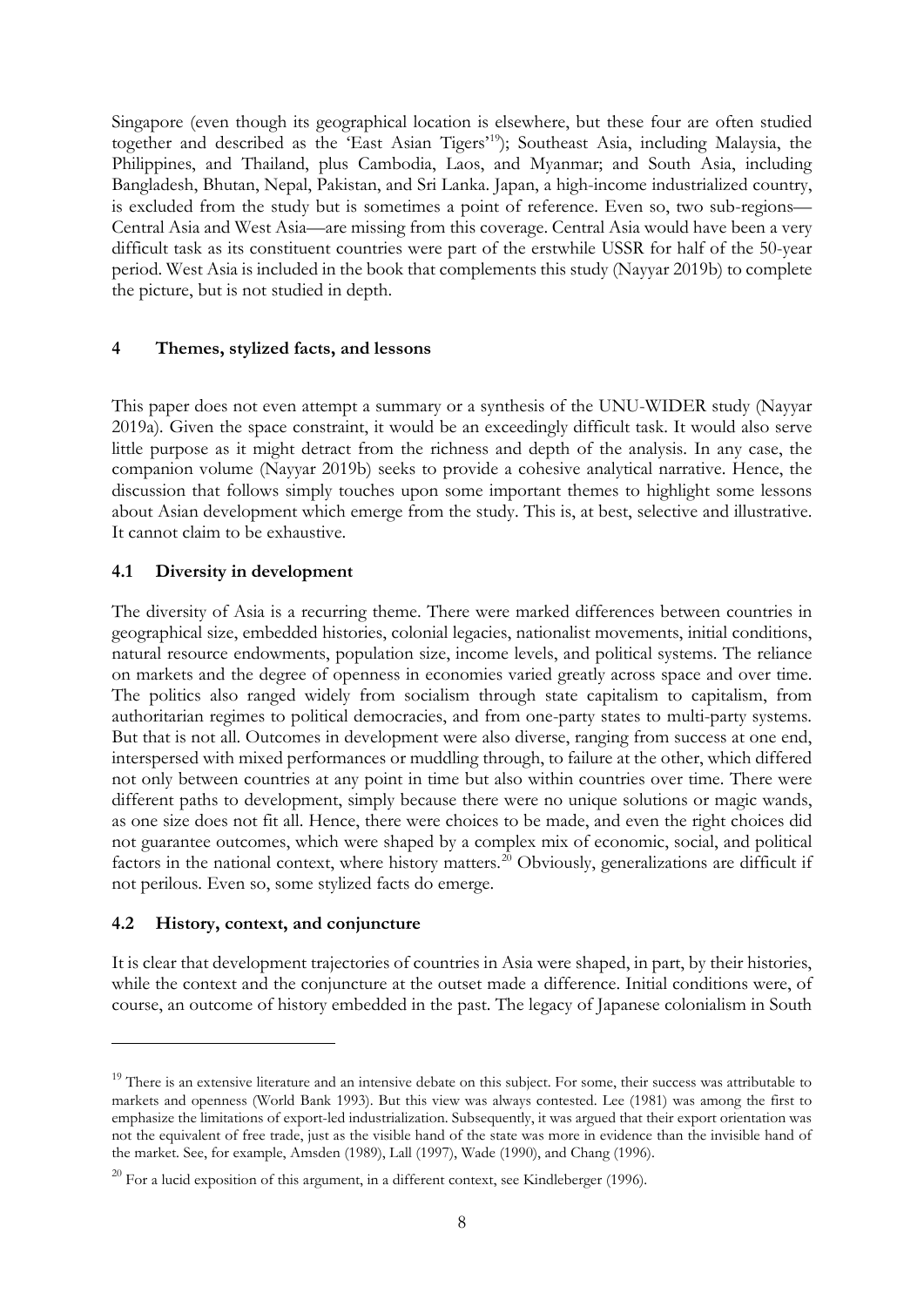Korea and Taiwan included high levels of mass education, strong traditions of state intervention, a disciplined workforce, and a nationalist zeal.<sup>[21](#page-10-0)</sup> The changed context after the Second World War meant that, in both South Korea and Taiwan, land reform was carried out under the supervision of occupation forces. In fact, the United States came to exercise enormous power and influence not only in South Korea and Taiwan, but also in the other countries that were occupied by the Japanese in the war, such as Indonesia, Malaya (including Singapore), the Philippines, and Thailand. Soon after, the geopolitics of the Cold War era in Asia brought about a dramatic change in the state of affairs, transforming this into an unequal relationship of dependence on the United States for military and economic support. It began with the Korean War, followed by the Vietnam War, and continued for two decades. The *quid pro quo* for these frontline states, which often had dictatorial or authoritarian regimes with an openly anti-communist stance, was development assistance, military support, and preferential access to US markets. On the other side of the Cold War divide, China and Viet Nam carried out land reforms soon after their respective revolutions. Of course, the USSR also provided military and economic support, but communist governments in China and Viet Nam were acutely conscious of their geopolitical vulnerabilities which, together with political ideology, motivated them to address problems in their legacy of initial conditions. It is clear that embedded history together with the conjuncture in the national and international context influenced and shaped trajectories of development in many Asian countries during subsequent decades.<sup>[22](#page-10-1)</sup>

#### **4.3 Economic growth and structural change**

-

The transformation of Asia was driven by rapid economic growth. Over a period that spanned almost five decades, 1970–2016, the GDP growth rate in Asia was more than double that in industrialized countries and almost twice that in the world economy. This gap widened progressively after 1990. This was associated with a dramatic change in the composition of output and employment. Economic growth drove structural change from the demand side as the income elasticity of demand for industrial goods was higher than that for agricultural goods, while the income elasticity of demand for services was even higher than that for industrial goods. Structural change drove economic growth from the supply side by transferring surplus labour from lowproductivity employment in agriculture to higher-productivity employment in industry and services. Structural change was a driver of economic growth in Asia, unlike Latin America and Africa, where it was not. The transformation was associated with a sharp decline in the share of the agricultural sector in output more than in employment, with rising productivity and wages in the agricultural sector, and rapid industrialization with a marked increase in the share of the manufacturing sector, once again more in output than in employment. This was followed by a substantial rise in the share of the services sector in both output and employment in most Asian countries.[23](#page-10-2)

<span id="page-10-0"></span> $^{21}$  Manchuria in northern China, or Manchukuo as the Japanese described it, experienced the same colonial legacy.

<span id="page-10-1"></span><sup>&</sup>lt;sup>22</sup> The importance of these historical and contextual factors in the subsequent development of South Korea and Taiwan is emphasized by Duara (2018), Bhaduri (2018), and Wade (2018). It is also recognized by Evans and Heller (2018) and Khan (2018). This argument is developed further, in its broader Asian context, by Nayyar (2019b).

<span id="page-10-2"></span><sup>&</sup>lt;sup>23</sup> For a discussion, with supporting evidence, on economic growth in Asia compared with other parts of the world, see Nayyar (2019b). For an analysis of structural change in Asia compared with Latin America and Africa, see McMillan and Rodrik (2011) and Nayyar (2013). On rural and agricultural transformations, see Vos (2018) and Timmer (2014). For an analysis of industrialization in Asia, see Chang and Zach (2018).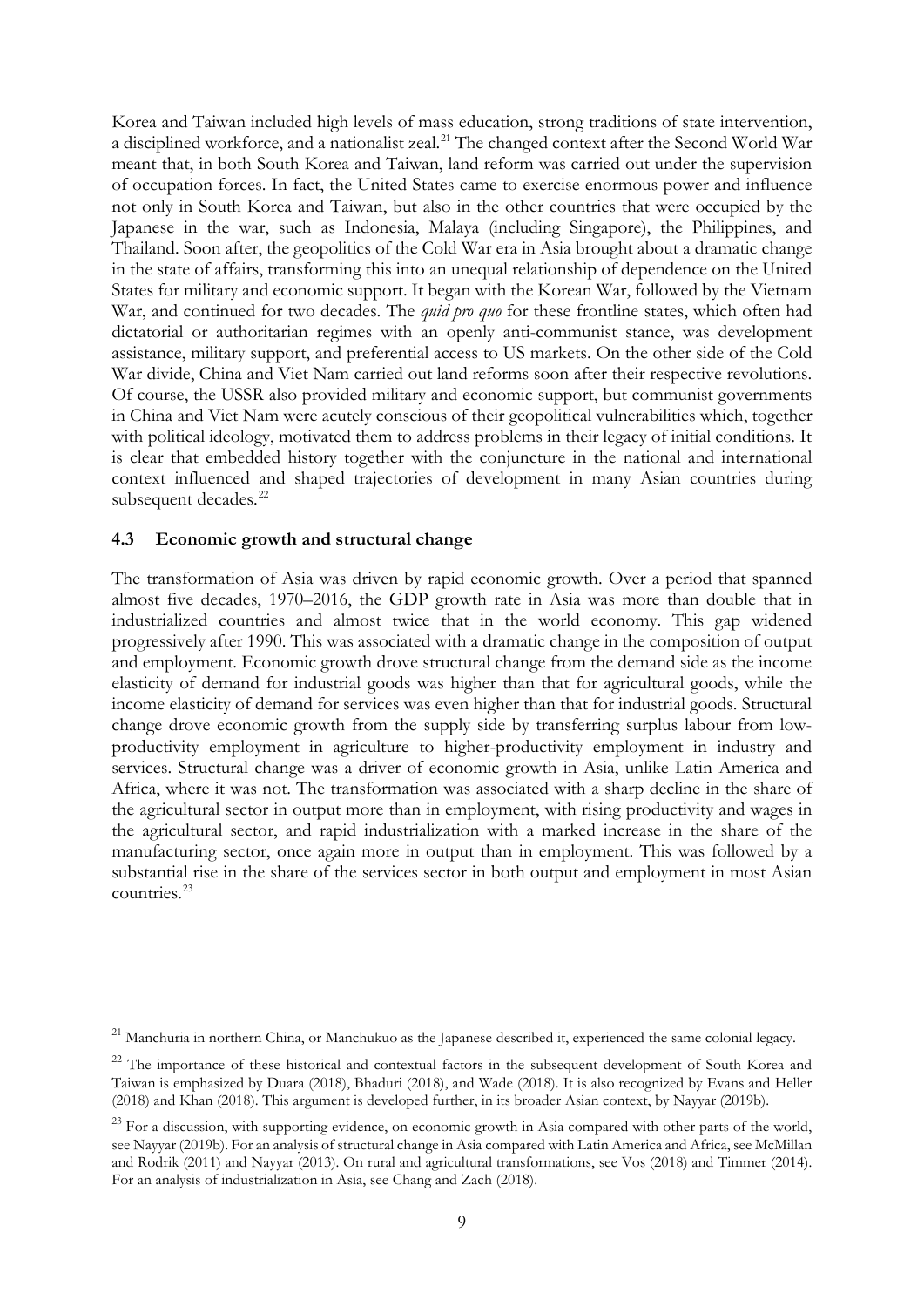## **4.4 Wellbeing of people**

The rapid economic growth led to a sharp reduction in absolute poverty in Asia, but not as much as it could have, partly because the initial income distribution was unequal and partly because of rising income inequality. And inequality rose almost everywhere in Asia from the 1990s. Consequently, this rapid growth was not always transformed into meaningful development that improved the wellbeing of people, particularly in countries where employment creation was slow or where income inequality was high to start with. Economic growth had a greater impact on living conditions of ordinary people where employment creation was rapid or where initial income distribution was less unequal. The wellbeing of people was also dependent on the social infrastructure that supported social consumption. The spread of education in society and the delivery of health services to people contributed directly to the wellbeing of people and were thus constitutive of development. But education and health were also drivers of economic growth in so far as they increased the productivity of the most abundant resource in Asian economies labour*—*and were thus instrumental in development. It would seem that employment creation, combined with a public provision of education and healthcare, characterized countries that were success stories in Asian development with sustained growth and better distributional outcomes. In contrast, countries that witnessed slow employment creation or jobless growth, with inadequate or poor public provision of education and healthcare, were laggards in Asian development.<sup>[24](#page-11-0)</sup>

### **4.5 States, markets, and governments**

<u>.</u>

The development experience of Asia during the past 50 years shows that the role of governments was critical everywhere, although this role differed significantly across countries. The developmental states in South Korea and Taiwan, with their embedded autonomy reflected in their capacity to pursue strategic objectives through the use of carrots and sticks, were a special case that could not be reproduced with ease elsewhere. Among other market economies, Singapore came close. But the erstwhile centrally planned economies, China and Viet Nam, also evolved similar developmental states which came of age in their transition to market economies. Myrdal would have characterized these as 'hard states'. However, even the 'soft states' in Southeast Asia managed to reach some understanding with business elites in the pursuit of national objectives. Governments in South Asia were, in Myrdal's view, the classic 'soft states' that did not have the willingness or the ability to do what was necessary in the pursuit of development objectives because they could neither resist nor coerce powerful vested interests. Yet, as planning ceded space to markets, even these governments reached some 'political settlements' or 'deals' that were permissive if not causal in development[.25](#page-11-1) Ultimately, efficient markets needed effective governments, so that success in development was, in important part, attributable to the effectiveness of state interventions, which varied significantly across countries.<sup>[26](#page-11-2)</sup>

<span id="page-11-0"></span><sup>&</sup>lt;sup>24</sup> On poverty and inequality, see Wan and Wang (2018). On employment, see Bhaduri (2018) and van der Hoeven (2018). On education and health, see Mundle (2018). The sub-region studies also confirm the propositions set out in this paragraph—see Wade (2018), Montes (2018), and Osmani (2018). On pro-poor growth, see Timmer (2018) on Indonesia and Tarp (2018) on Viet Nam.

<span id="page-11-1"></span><sup>&</sup>lt;sup>25</sup> The notion of 'political settlements' is developed by Khan (2018). The idea of 'deals and development', where understandings between governments and business explain the political dynamics underlying episodes of rapid growth in some Asian and African countries, is developed by Pritchett et al. (2018).

<span id="page-11-2"></span><sup>&</sup>lt;sup>26</sup> Some of the papers in this study consider the role of the state in the process of development in Asia directly—see Evans and Heller (2018), Bhaduri (2018), Khan (2018), and Duara (2018). Some of the cross-country thematic papers do so indirectly in relation to their respective themes—see Vos (2018), Chang and Zach (2018), Mundle (2018), Kozul-Wright and Poon (2018), van der Hoeven (2018), and Wan and Wang (2018). Country-studies and sub-region studies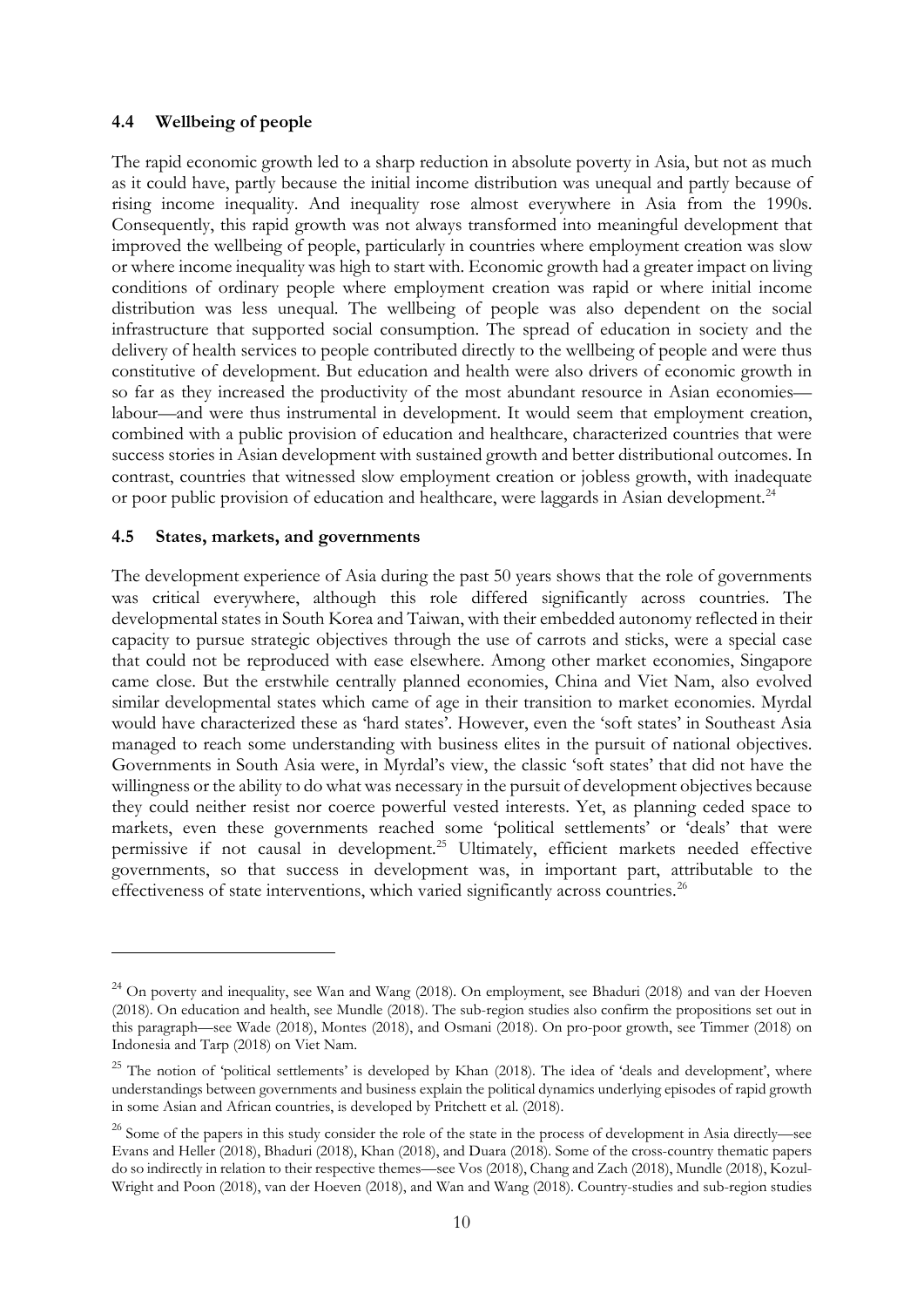In the pursuit of industrialization and development, the role of governments in evolving policies, nurturing institutions, and making strategic interventions, whether as a catalyst or a leader, was central to the process everywhere. [27](#page-12-0) For countries that relied on markets it was about minimizing market failure and the emphasis was on getting prices right. For countries that stressed state intervention, it was about minimizing government failure and getting institutions right. But success in this quest was greater in countries that recognized the importance of two propositions.<sup>[28](#page-12-1)</sup> First, the state and the market are complements and not substitutes for each other. Second, the relationship between the state and the market cannot be specified once and for all, but must adapt as circumstances and times change. In the earlier stages, it was about reconstructing initial conditions through the creation of physical infrastructure, the spread of education in society, and institutional reform, particularly in the agricultural sector. In the later stages, there was a change in the nature of this role, which had three dimensions. Functional intervention sought to correct market failure, whether general or specific. Institutional intervention sought to govern the market by setting rules of the game for players in the market, to create frameworks for regulating markets and institutions to monitor the functioning of markets. Strategic intervention sought to guide the market, interlinked across sectors, to attain the broader long-term objectives of industrialization. Governments also fostered industrialization at the micro-level, through the nurturing of entrepreneurs, or through the creation of managerial capabilities in individuals or technological capabilities in firms in the private sector (Amsden 2001; Lall 1992). Governments often established large public sector firms in petroleum, steel, telecommunications, or energy, going even further into commercial banks and development banks, which became a strategic form of support for industrialization in the private sector (Nayyar 2013). In retrospect, government intervention in the earlier stages turned out to be easier than in the later stages, while functional intervention was easier than the institutional or the strategic. Countries in which states and markets were complements rather than substitutes, and their respective roles vis-à-vis each other were adapted to evolve over time, were the success stories, where the two institutions functioned in a manner that created mutual checks and balances. In this respect, East Asia was the best performer while South Asia was the worst, with Southeast Asia in the middle.<sup>29</sup> Yet, all governments in Asia were development-oriented.

#### **4.6 Economic openness**

-

Economic openness also played an important role in Asian development,<sup>[30](#page-12-3)</sup> the possibilities of which had not been recognized by Myrdal. The usual characterization of openness is in terms of international trade, international investment, and international finance. In this, there were significant differences between Asian countries,<sup>[31](#page-12-4)</sup> most of which were restrictive in terms of openness until around 1970. Things began to change thereafter. The reality that unfolded since then spanned the entire spectrum from almost unrestricted openness in Singapore, through moderated openness in Indonesia, Malaysia, the Philippines, Thailand, and Turkey, or calibrated

also discuss the role of the state—see Lin (2018), Basu (2018), Timmer (2018), Tarp (2018), Wade (2018), Montes (2018), and Osmani (2018).

<span id="page-12-0"></span><sup>&</sup>lt;sup>27</sup> See Amsden (2001), Evans (1995), Lall (1997), Nayyar (2013), Shapiro and Taylor (1990), and Stiglitz (1989).

<span id="page-12-1"></span><sup>&</sup>lt;sup>28</sup> This argument is developed at some length by Bhaduri and Nayyar (1996).

<span id="page-12-2"></span> $^{29}$  This geographical classification of sub-regions is useful for analytical purposes. Yet, it is worth noting that, in some important respects, Sri Lanka in South Asia resembled Southeast Asian countries, while Myanmar and Cambodia in Southeast Asia resembled South Asian countries. In some spheres, the Philippines, with its Spanish colonial legacy, resembled Latin American countries.

<span id="page-12-3"></span><sup>30</sup> See Chang and Zach (2018) and Kozul-Wright and Poon (2018).

<span id="page-12-4"></span><sup>&</sup>lt;sup>31</sup> The following discussion on economic openness draws upon earlier work of the author (Nayyar 2013).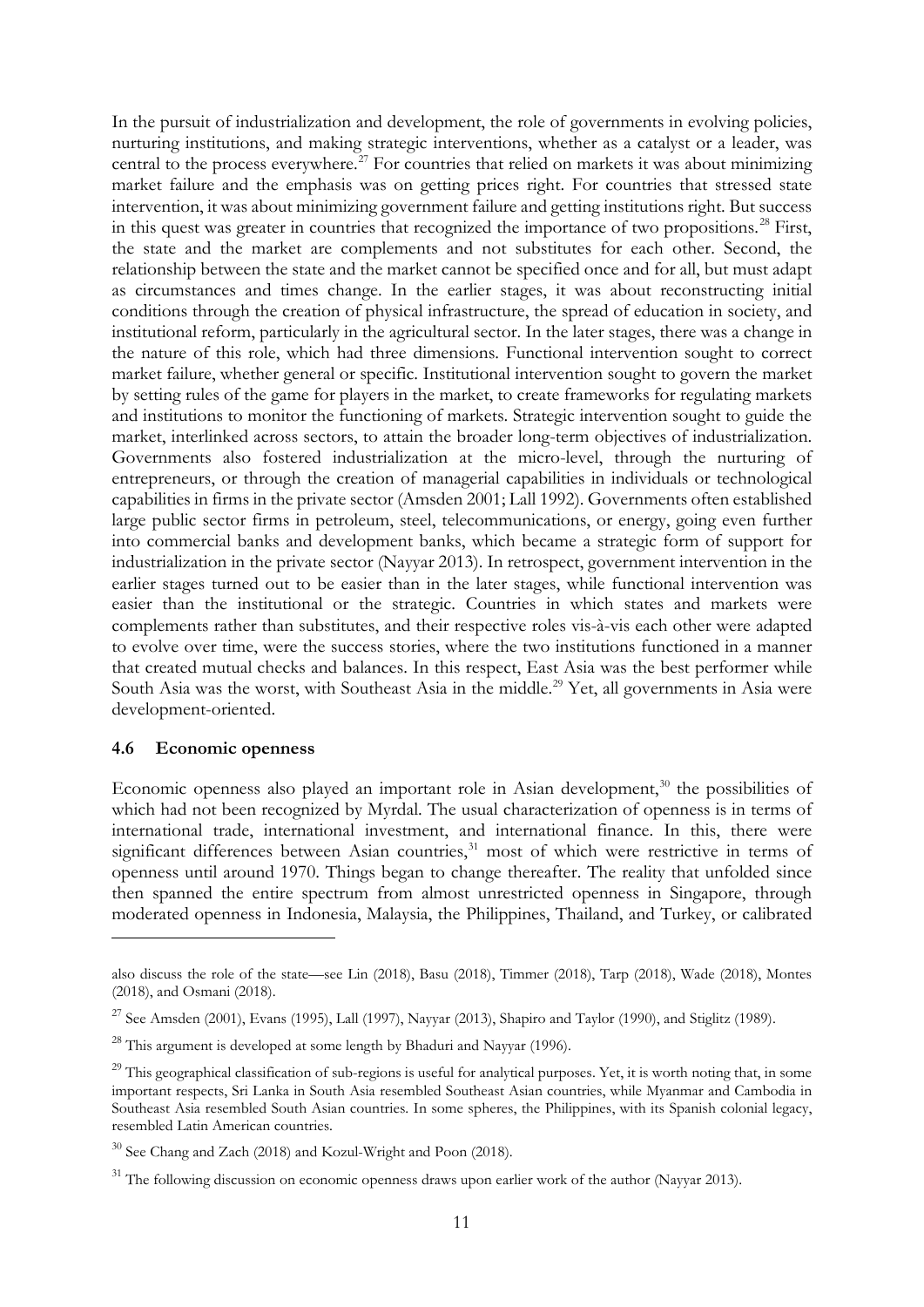openness in South Korea and Taiwan, to controlled openness in China, India, and Viet Nam. The differences are more than nuances. Unrestricted openness was almost uniform across trade, investment, and finance. Moderated openness was largely open economies with selected restrictions but with some differences between trade, investment, and finance. Calibrated openness was asymmetries in openness by design manifest in strategic trade policy that was open for the export sector, but restrictive for other sectors, with limits on openness to foreign capital and tight curbs on foreign brand names. Controlled openness was broader and more restrictive, not only in trade but also with respect to foreign investment and technology. Of course, South Korea and Taiwan have changed now, as have China, India, and Viet Nam, but openness is not quite unrestricted. For most Asian countries, openness did not mean a passive insertion into the world economy. It was strategic in a few countries and selective in most countries.

There is also a broader characterization of economic openness in terms of the relative importance of the domestic and the foreign in markets, resources, and technologies. Some countries relied heavily on foreign capital, foreign technologies, and foreign markets*—*Indonesia, Malaysia, the Philippines, Singapore, and Thailand*—*where their size ranged from small to large. This is a generalized characterization for there were domestic markets and domestic firms in these countries. South Korea and Taiwan relied on foreign markets but mobilized domestic resources and developed domestic technological capabilities.<sup>[32](#page-13-0)</sup> Turkey sought a blend of domestic and foreign in markets, capital, and technology. China, India, and Viet Nam, for quite some time, relied mostly on domestic markets, domestic resources, and domestic technologies, but subsequently these countries joined the quest for external markets with a more open, yet selective, approach to foreign capital and foreign technology. These differences across countries were a function of geographical size or of strategic choice. Small countries sought to internalize external markets, while large countries sought to externalize internal markets, since exports were the beginning of the typical market expansion path for firms in the former, while exports were the end of the typical market expansion path for firms in the latter. Similarly, it was difficult for small countries to mobilize resources on a large-enough scale or develop technologies on their own while it was easier for large countries. Yet, this was also a matter of strategic choices in the pursuit of development, as South Korea and Taiwan, and also Singapore, were small countries that developed their own technological capabilities.

## **4.7 Institutions and policies**

<u>.</u>

In *Asian Drama*, Myrdal stressed the importance of an institutional approach, and he was perhaps the first to provide a systematic analysis of the role of institutions in development with reference to Asia. Yet, for quite some time, orthodox prescriptions sought to harmonize the role as well as form of institutions across the developing world irrespective of space or time. The underlying presumption that one size fits all was wrong. There are specificities in space: institutions are local and cannot be transplanted out of context. There are specificities in time: institutions need time to evolve and cannot be created by a magic wand. Alas, this was not quite recognized. Economic reforms that sought to focus on policies but neglected institutions met with failure. Economic liberalization that moved from over-regulated to under-governed systems led to financial crises. Economic conditionality of lenders or donors who attempted to harmonize institutions across countries ran into difficulties. Since then, there has been considerable work done by economists,

<span id="page-13-0"></span><sup>&</sup>lt;sup>32</sup> In developing domestic technological capabilities, these countries imported technology through licensing rather than through foreign direct investment, and banned the use of foreign brand names to develop their own.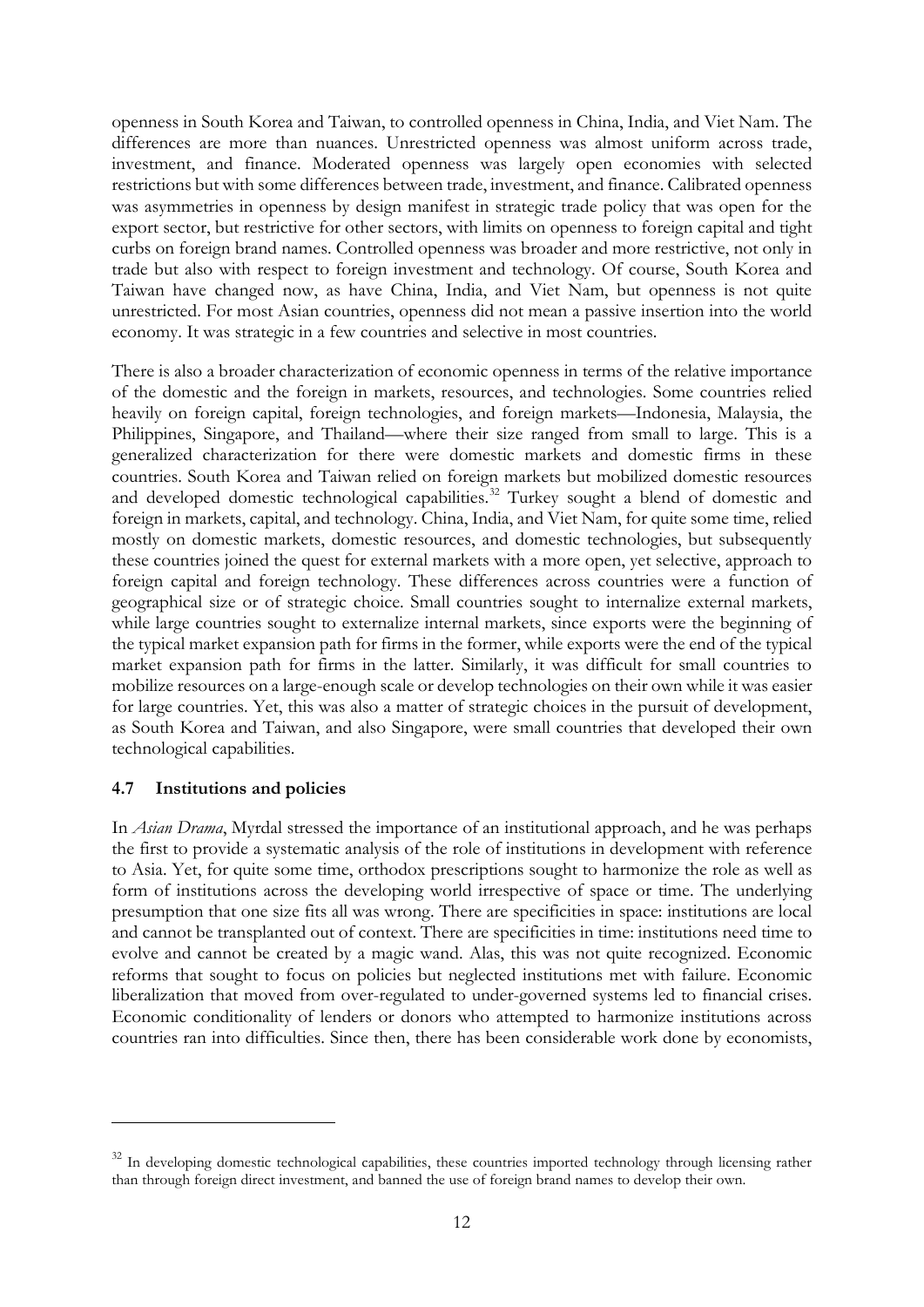both orthodox and heterodox.<sup>[33](#page-14-0)</sup> Yet, we do not know exactly what institutions and in what forms are necessary, or at least useful for development and in what contexts. Even where we understand what role particular institutions can play in development, we often do not know how to build such institutions. The Asian experience poses a further puzzle. Why did some Asian countries perform so well with unorthodox institutions, and why did other Asian countries with very similar institutions not perform well? The answer might lie in the specific context in which the distribution of organizational power affected the operation of these institutions through 'political settlements'.[34](#page-14-1) Or why were good performances not sustained over time in countries? The answer might lie in the political dynamics of 'deals' between governments and business.[35](#page-14-2) It is clear the institutions were among the important determinants of success, muddling through, or failure at development in Asia.

The puzzle extended beyond institutions to policies. Similar economic reforms did well in some countries and did not perform well in other countries. Experience suggests that countries in Asia that modified, adapted, and contextualized their reform agenda, at the same time calibrating the sequence of and the speed with which economic reforms were introduced did well in terms of outcomes. In sharp contrast, countries that introduced economic reforms without modification, adaptation, or contextualization and did not pay attention to speed or sequence often ran into problems. This was also the reason why strategy-based reform with a long-term view of development objectives, emerging from experience or learning within countries rooted in social formations and political processes, did sustain and succeed. But crisis-driven reform, often initiated following an external shock or internal convulsion, or imposed by conditionality of the International Monetary Fund (IMF) and World Bank, was always more difficult to sustain and less likely to succeed because its preordained template was neither contextualized nor sequenced. East Asia and South Asia provide respective examples of this contrast.<sup>[36](#page-14-3)</sup> Reforms apart, there was a critical role for economic policies. Asian countries that were success stories in development used heterodox or unorthodox polices for orthodox objectives, such as strategic trade, industrial, and technology policies in the pursuit of industrialization.<sup>[37](#page-14-4)</sup> Similarly, they used orthodox policies for heterodox or unorthodox objectives, such as interest rates to guide the allocation of scarce investible resources in a market economy, or exchange rates that were deliberately undervalued over long periods to break into the world market for manufactured goods. And they did not hesitate to use heterodox policies for orthodox objectives, such as expansionary fiscal policies in an economic downturn despite new orthodoxy which suggested the opposite in macroeconomic crises.[38](#page-14-5)

<span id="page-14-0"></span><sup>&</sup>lt;sup>33</sup> The original contribution in the orthodox tradition is that of North (1990). See also, Acemoglu and Robinson (2012). For the heterodox perspective, see Khan (1995) and Chang (2007). For a discussion on the role of institutions and states in development, which also provides a lucid, perceptive, critique of orthodoxy, see Bardhan (2016).

<span id="page-14-1"></span> $34$  For a detailed discussion on political settlements, see Khan (2018).

<span id="page-14-2"></span><sup>35</sup> On deals and development, see Pritchett et al. (2018).

<span id="page-14-3"></span><sup>&</sup>lt;sup>36</sup> This distinction between strategy-based and crisis-driven economic reforms is made in Nayyar (1996). For a discussion of its implications and consequences, see Bhaduri and Nayyar (1996).

<span id="page-14-4"></span> $37$  See Chang and Zach (2018), Kozul-Wright and Poon (2018), and Wade (2018).

<span id="page-14-5"></span><sup>38</sup> For a discussion, see Nayyar (2011, 2013).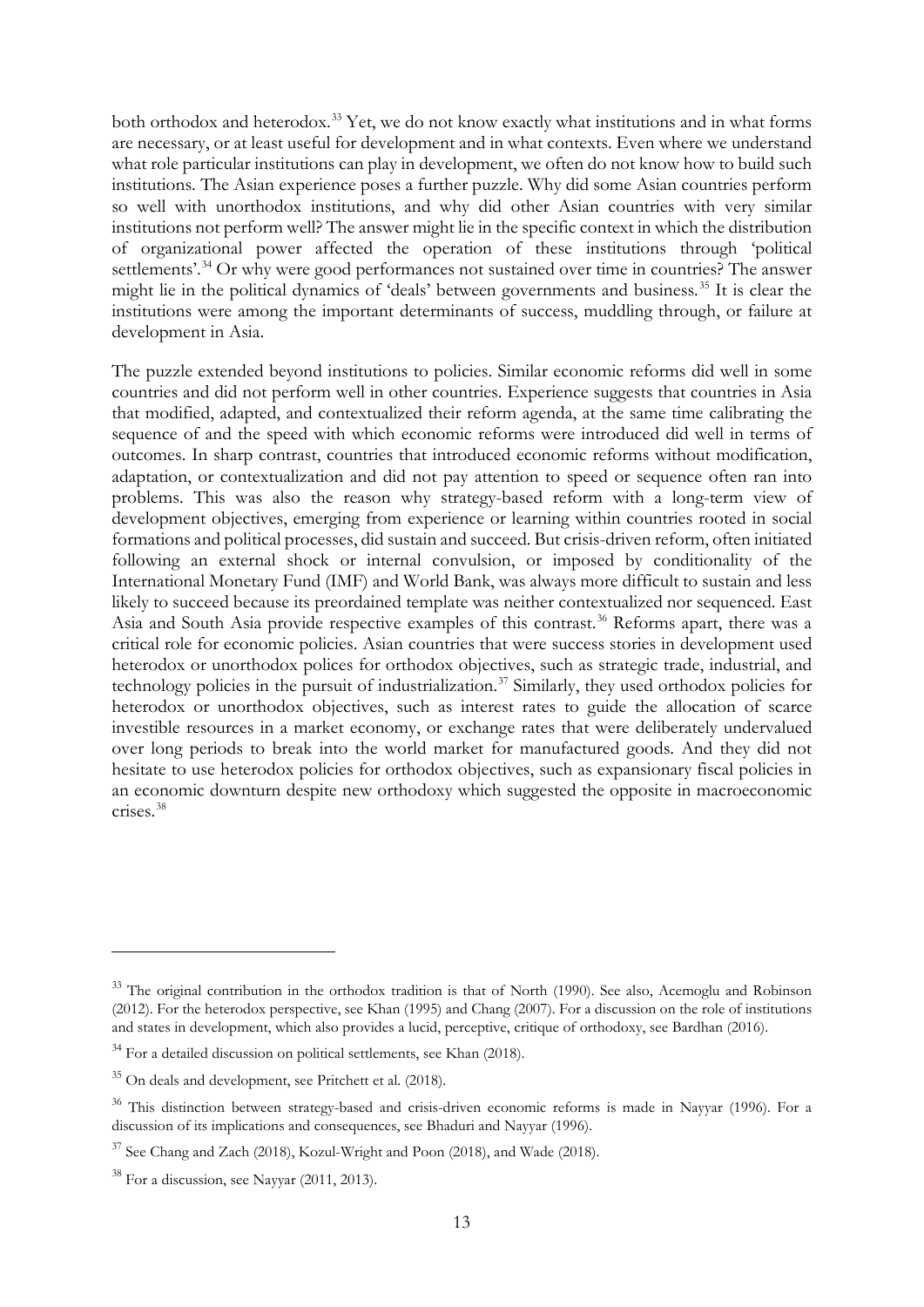### **5 Afterword**

The focus of the study is largely on the past 50 years. However, it also reflects briefly on prospects over the next 25 years. Predictions about the future are always difficult, if not hazardous. After all, the period 1968–2018 turned out to be so different from the expectations in *Asian Drama.* The analysis in this study suggests that Asia will continue to do well in terms of economic growth. There are obvious challenges within Asian countries, such as rising economic inequalities between people, emerging divergences among countries, poor infrastructure, underdeveloped institutions, inadequate education, unstable politics, or unsustainable political systems. There are also challenges in the world outside, such as the technological progress on the horizon of which artificial intelligence and robotics are mere examples, environmental consequences of rapid economic growth, the visible discontent with globalization attributable partly to the economic rise of Asia, the populist and nationalist politics that has surfaced in industrialized countries, or major changes in the geopolitical situation that are beginning to surface. The response of Asian countries to these complex challenges will shape their future. Yet, this study suggests reasons for optimism rather than pessimism about Asia.

Gunnar Myrdal described himself as a cheerful pessimist (Streeten 1998) who hoped that Asia might do better, but did not think that it was likely. In contrast, given the remarkable economic transformation of the continent over the past five decades, I could describe myself as a cautious optimist who believes that an even better world is possible for Asia.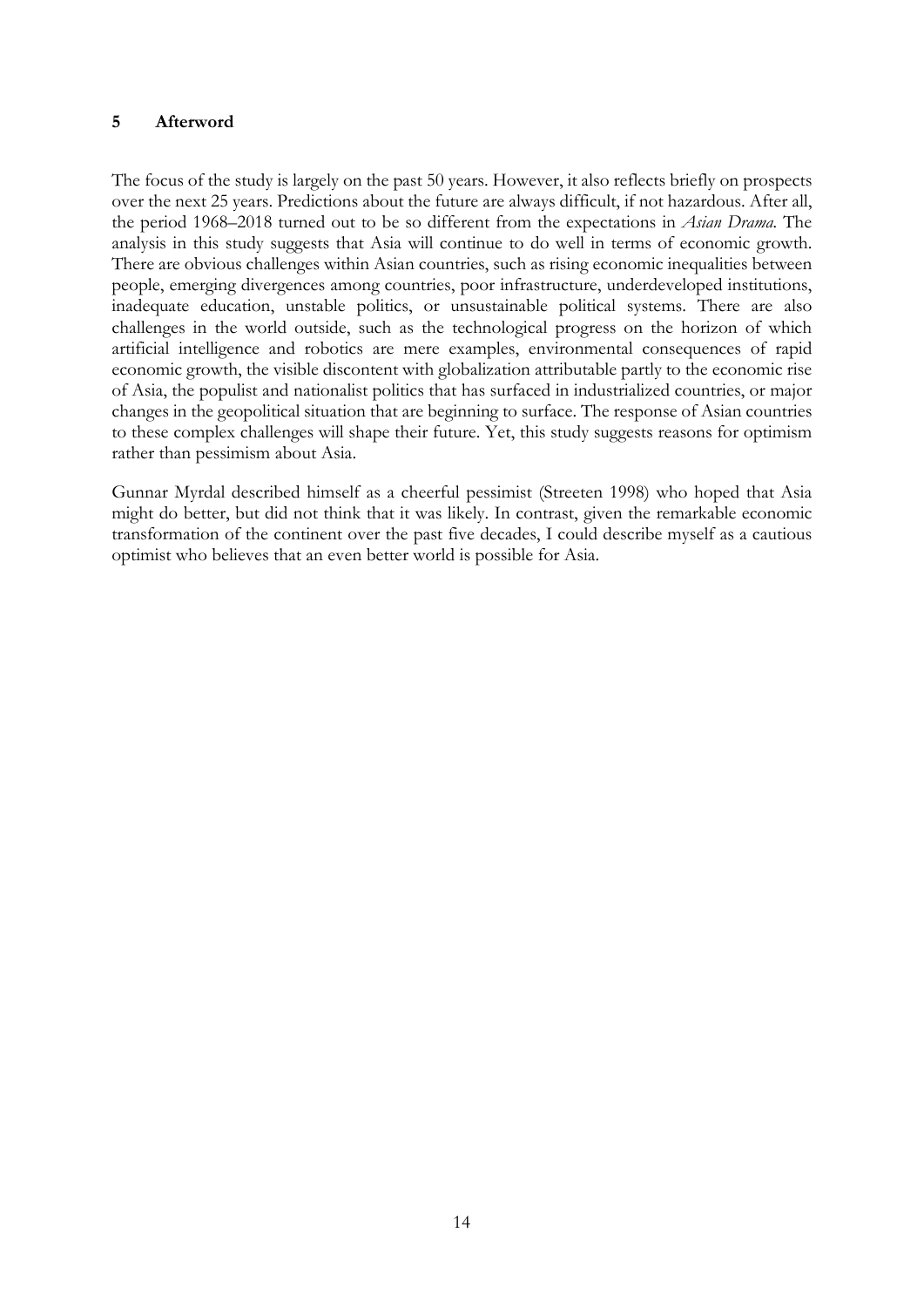#### **References**

- Acemoglu, D., and J. Robinson (2012). *Why Nations Fail: The Origins of Power, Prosperity and Poverty*. New York: Crown Business, Random House.
- Amsden, A.H. (1989). *Asia's Next Giant: South Korea and Late Industrialization*. New York: Oxford University Press.
- Amsden, A.H. (2001). *The Rise of the Rest: Challenges to the West from Late Industrializing Economies*. New York: Oxford University Press.
- Appelqvist, O., and S. Andersson (eds) (2005). *The Essential Gunnar Myrdal*. New York: The New Press.
- Barber, W.J. (2008). *Gunnar Myrdal*. Basingstoke: Palgrave Macmillan.
- Bardhan, P. (2016). 'State and Development: The Need for a Reappraisal of the Current Literature'. *Journal of Economic Literature*, 54(3): 862–92.
- Basu, K. (2018). 'A Short History of India's Economy: A Chapter in the *Asian Drama*'. WIDER Working Paper 2018/124. Helsinki: UNU-WIDER.
- Bhaduri, A. (2018). 'A Macroeconomic Perspective on Asian Development'. WIDER Working Paper 2018/91. Helsinki: UNU-WIDER.
- Bhaduri, A. and D. Nayyar (1996). *The Intelligent Person's Guide to Liberalization*. New Delhi: Penguin Books.
- Bok, S. (2005). 'Introduction'. In O. Appelqvist and S. Andersson (eds), *The Essential Gunnar Myrdal*, New York: The New Press.
- Chang, H.-J. (1996). *The Political Economy of Industrial Policy*. London: Macmillan.
- Chang, H.-J. (ed.) (2007). *Institutional Change and Economic Development.* Tokyo: UNU Press; London: Anthem Press.
- Chang, H.-J., and K. Zach (2018). 'Industrial Development in Asia: Trends in Industrialization and Industrial Policy Experiences of Developing Asia'. WIDER Working Paper 2018/120. Helsinki: UNU-WIDER.
- Duara, P. (2018). 'Nationalism and Development in Asia'. WIDER Working Paper 2018/95. Helsinki: UNU-WIDER.
- Evans, P. (1995). *Embedded Autonomy: States and Industrial Transformation*. Princeton, NJ: Princeton University Press.
- Evans P., and P. Heller (2018). 'The State and Development'. WIDER Working Paper 2018/112. Helsinki: UNU-WIDER.
- Findlay, R. (2018). 'Asia and the world Economy in Historical Perspective'. WIDER Working Paper 2018/85. Helsinki: UNU-WIDER.
- Kanbur, R. (2018). 'Gunnar Myrdal and *Asian Drama* in Context'. WIDER Working Paper 2018/102. Helsinki: UNU-WIDER.
- Khan, M. (1995). 'State Failure in Weak States: A Critique of New Institutionalist Explanations'. In J. Harriss, J. Hunter, and C.M. Lewis (eds), *The New Institutionalist Economics and Third World Development*. London: Routledge.
- Khan, M.H. (2018). 'Institutions and Asia's Development: The Role of Norms and Organizational Power'. WIDER Working Paper 2018/132. Helsinki: UNU-WIDER.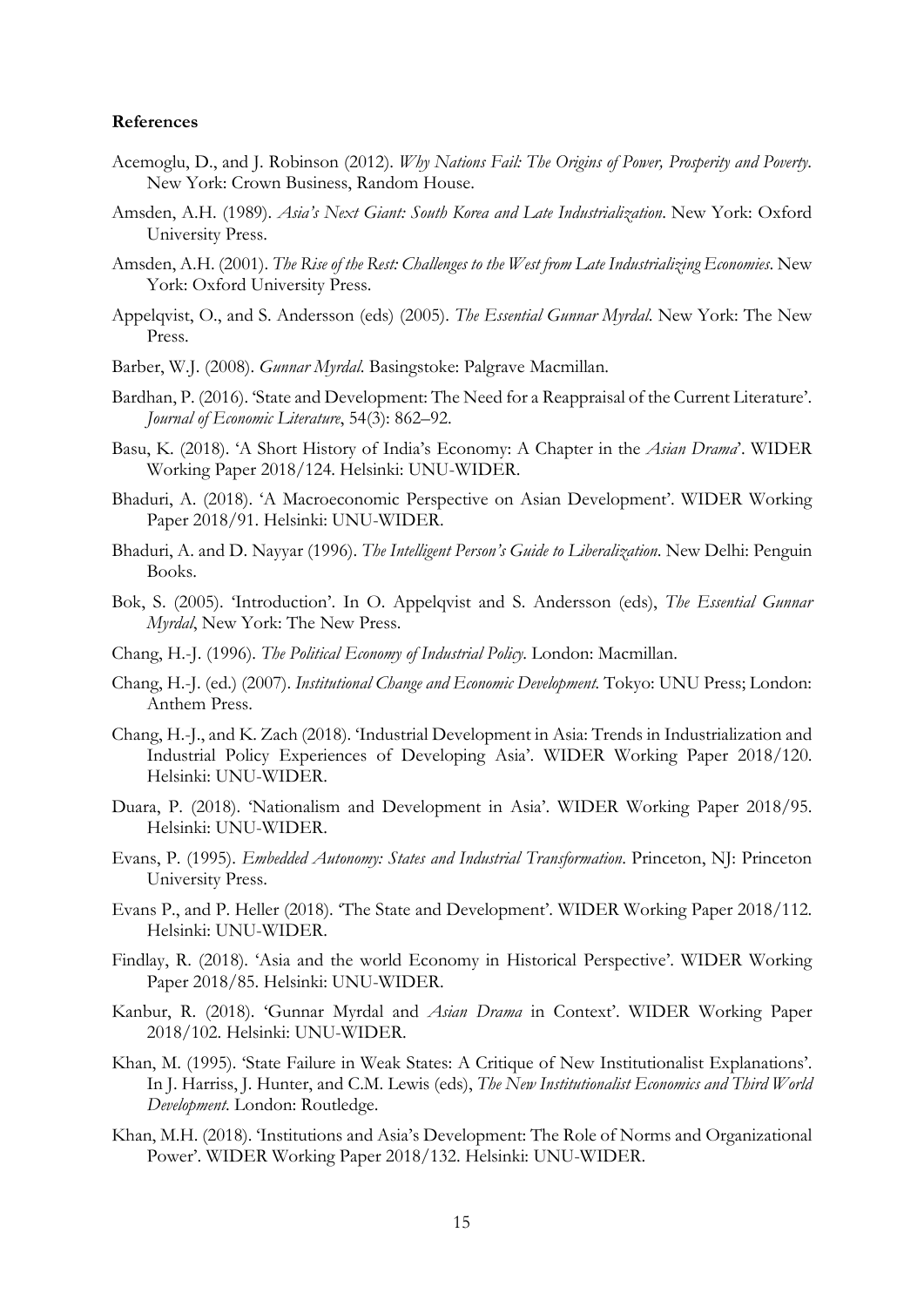- Kindleberger, C.P. (1996). *World Economic Primacy: 1500–1990*. New York: Oxford University Press.
- Kozul-Wright, R., and D. Poon (2018). 'Asian Development after the *Asian Drama*'. WIDER Working Paper 2018/135. Helsinki: UNU-WIDER.
- Lall, S. (1992). 'Technological Capabilities and Industrialization'. *World Development*, 20: 165–86.
- Lall, S. (1997). 'Imperfect Markets and Fallible Governments: The Role of the State in Industrial Development'. In Deepak Nayyar (ed.), *Trade and Industrialization*. Delhi: Oxford University Press.
- Lee, E. (ed.) (1981). *Export-Led Industrialization and Development*. Geneva: ILO.
- Lin, J. (2018). 'China's Growth Miracle in the Context of Asian Transformation'. WIDER Working Paper 2018/92. Helsinki: UNU-WIDER.
- McMillan, M. and D. Rodrik (2011). 'Globalization, Structural Change and Productivity Growth'. In M. Bacchetta and M. Jansen (eds), *Making Globalization Socially Sustainable*. Geneva: ILO-WTO.
- Montes, M.F. (2018). 'Six Development Paths in Southeast Asia: Three Plus Three'. WIDER Working Paper 2018/94. Helsinki: UNU-WIDER.
- Mundle, S. (2018). 'Fifty Years of Asian Experience in the Spread of Education and Healthcare'. WIDER Working Paper 2018/97. Helsinki: UNU-WIDER.
- Myrdal, G. (1930). *The Political Element in the Development of Economic Theory*, original Swedish edition. English edition translated by Paul Streeten, 1953. London: Routledge & Kegan Paul.
- Myrdal, G. (1944). *An American Dilemma: The Negro Problem and Modern Democracy*, *Volumes I and II*. New York: Harper and Brothers.
- Myrdal. G. (1957). *Economic Theory and Underdeveloped Regions*. New York: Harper and Row.
- Myrdal, G. (1958). *Value in Social Theory*, edited by Paul Streeten. London: Routledge & Kegan Paul.
- Myrdal, G. (1968). *Asian Drama: An Inquiry into the Poverty of Nations*, *Volumes I, II and III.* London: Penguin Books, Allen Lane.
- Nayyar, D. (1996). *Economic Liberalization in India: Analytics, Experience and Lessons*. Kolkata: Orient Longman.
- Nayyar, D. (2011). 'Rethinking Macroeconomic Policies for Development'. *Brazilian Journal of Political Economy*, 31(3): 339–51.
- Nayyar, D. (2013). *Catch Up: Developing Countries in the World Economy*. Oxford: Oxford University Press.
- Nayyar, D. (2017). 'Can Catch Up Reduce Inequality?'. In P.A.G. van Bergeijk and R. van der Hoeven (eds), *Sustainable Development Goals and Income Inequality*. Cheltenham: Edward Elgar.
- Nayyar, D. (ed.) (2019a, forthcoming). *Asian Transformations: An Inquiry into the Development of Nations*. Oxford: Oxford University Press.
- Nayyar, D. (2019b, forthcoming). *Resurgent Asia: Diversity in Development*. Oxford: Oxford University Press.
- North, D.C. (1990). *Institutions, Institutional Change and Economic Performance*. Cambridge: Cambridge University Press.